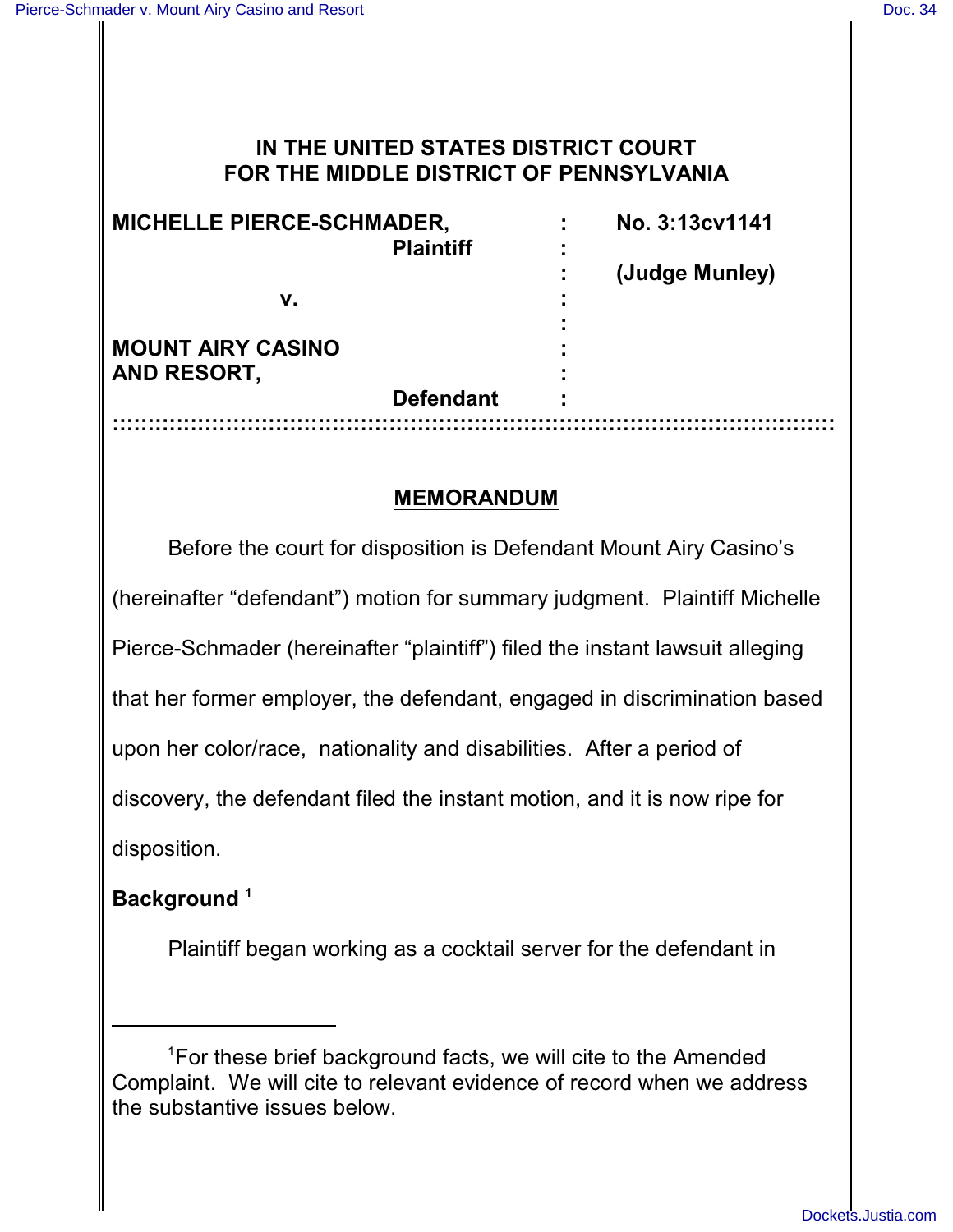Mount Pocono, Pennsylvania, in September 2007. (Doc. 8, Am. Compl. (hereinafter "Am. Compl.") ¶ 4). Defendant promoted plaintiff to the position of beverage shift manager in June 2008. (Id. ¶ 5).

On December 25, 2008, plaintiff suffered a work-related injury to her knee and underwent knee surgery in January 2009. (Id. ¶ 7). The surgery left plaintiff unable to work for a period of time, and plaintiff's doctor established various restrictions on plaintiff's return to work. For example, she was limited to lifting no more than forty (40) pounds; she was to be allowed to sit/stand as needed; to use ice as needed and to park close to the building. (Id. ¶ 8). Plaintiff alleges that defendant failed to properly accommodate her injury. (Id. ¶ 9). In fact, plaintiff avers that defendant gave her a *heavier* work load. (Id. ¶¶ 10, 12). In October 2009, plaintiff suffered another work-related injury, that is, she slipped and fell over a company floor waxing machine that was left unattended. (Id. ¶ 15).

In January 2010, plaintiff's immediate supervisor, Nelson Tavares, began treating her differently from other employees. (Id. ¶ 16). Plaintiff reported to the human resources department in April 2010 that she felt that he treated her differently due to her race. (Id.  $\P$  17).<sup>2</sup> Additionally, other

 $2$ Plaintiff's national origin is American Indian (Meherrin Tribe) and Cape Verdean. (Doc. 8, Am. Compl. at ¶ 3).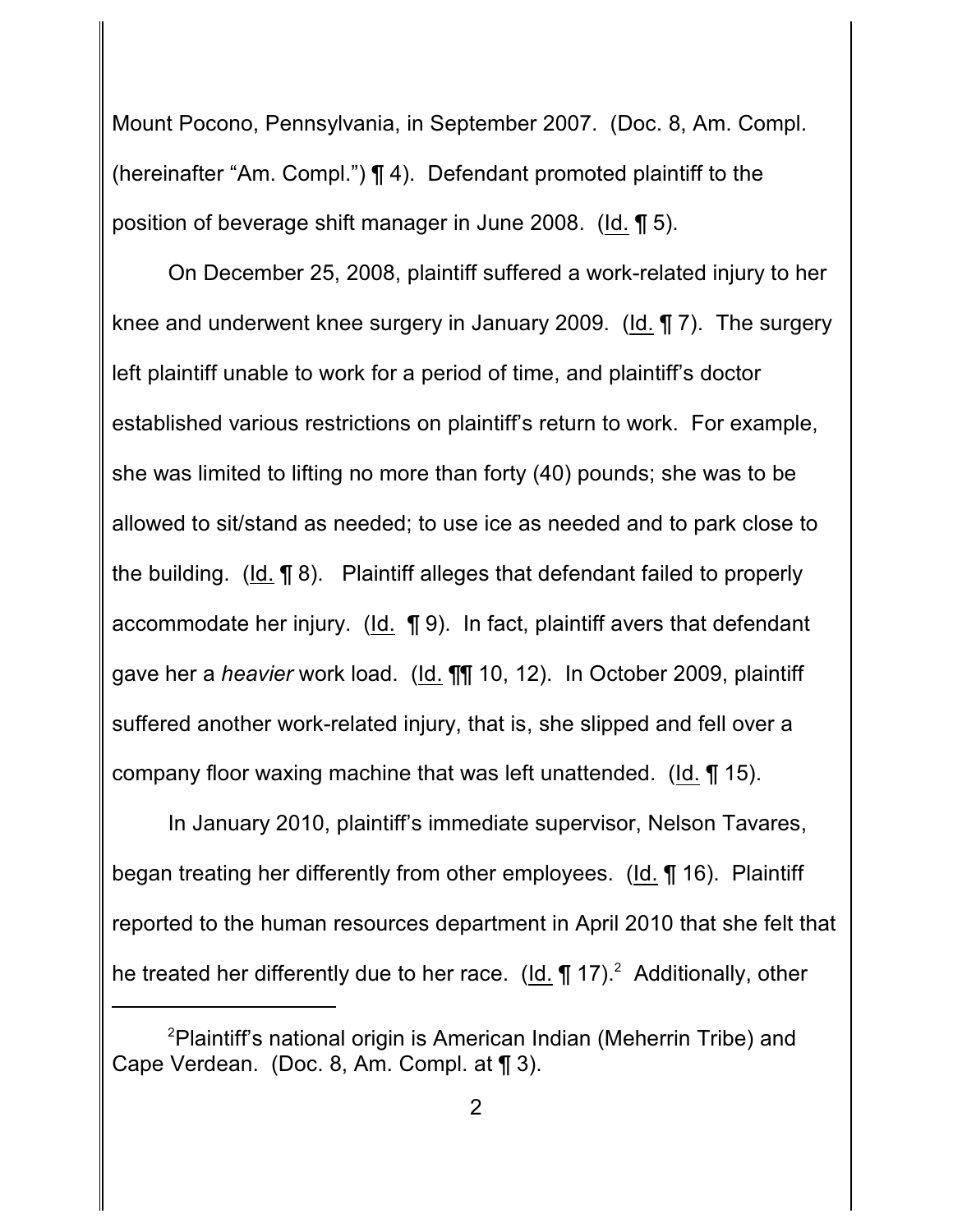beverage shift managers made negative comments about plaintiff and her physical limitations, for example, her inability to change kegs. (Id. ¶ 19).

Plaintiff underwent another surgery on her knee in May 2010. (Id. ¶ 22). She was also treated for a bulging disk in her neck and back. (Id. ¶ 23). Plaintiff's doctor removed her temporarily from work. (Id. ¶ 25). She was off from work from May 2, 2010 and medically released to return to work in February 2011. (Id. ¶¶ 26-27).<sup>3</sup>

Plaintiff, however, had difficulty reaching defendant about returning to work. (Id. ¶ 27). Defendant did not answer her telephone calls. Finally, plaintiff went in person to defendant to ask for her job back. (Id. ¶¶ 27-28).

Defendant allowed plaintiff to return to work in April 2011. (Id. ¶ 29). Defendant did not provide her with the job she previously had as a food and beverage manager, but instead offered her a position in the laundry room located in the basement, where plaintiff folded linens and polished silverware. (Id. ¶¶ 29-30).

After several weeks of working in the basement, plaintiff began to experience increased pain in her knee and shoulder. (Id. ¶ 31). After

<sup>&</sup>lt;sup>3</sup>Plaintiff's amended complaint asserts that she was medically released to return to work in February 2011 in paragraph 26 and then in paragraph 27 indicates that she was released to return to work in January 2011. (Am. Compl. ¶¶ 26-27).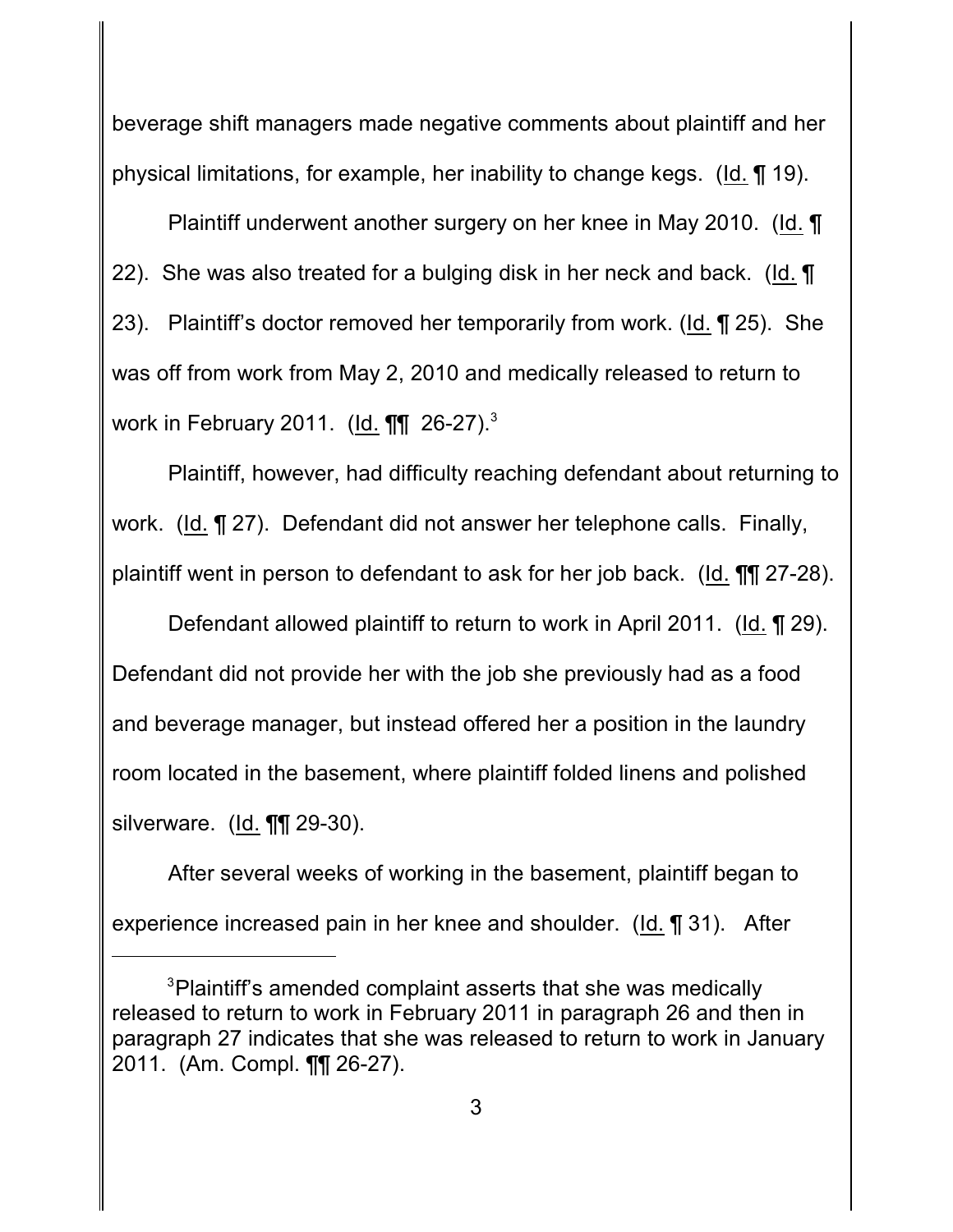contacting defendant's human resources department, defendant transferred her to an office position where she assisted other employees working in the Buyers and Financial Department. (Id. ¶ 33). Plaintiff's doctor removed her from work in June 2011 due to excessive swelling and pain that plaintiff suffered due to working in the basement. (Id. ¶ 35).

At some point previous to July 2011, plaintiff had filed a workers' compensation case regarding her work-related injuries. She settled the case on July 29, 2011. (Id. ¶ 36). As part of her workers' compensation agreement, plaintiff voluntarily resigned her position with defendant. (Id. ¶ 37). Even though plaintiff voluntarily submitted her resignation, she believes that defendant's actions prior to July 2011 were done in an attempt to obtain her resignation. (Id. ¶ 41).

Based upon these facts, plaintiff filed the instant four-count employment discrimination lawsuit. Count I of the amended complaint alleges racial discrimination, nationality discrimination and disability discrimination in violation of the Pennsylvania Human Relations Act, 43 PA. STAT. ANN. § 951, *et seq.* (Id. ¶¶ 53-59). Count II alleges a violation of the Americans with Disability Act (hereinafter "ADA"), 42 U.S.C. § 12101, *et seq.* (Id. ¶¶ 60-64). Count III is brought pursuant to 42 U.S.C. § 1981 and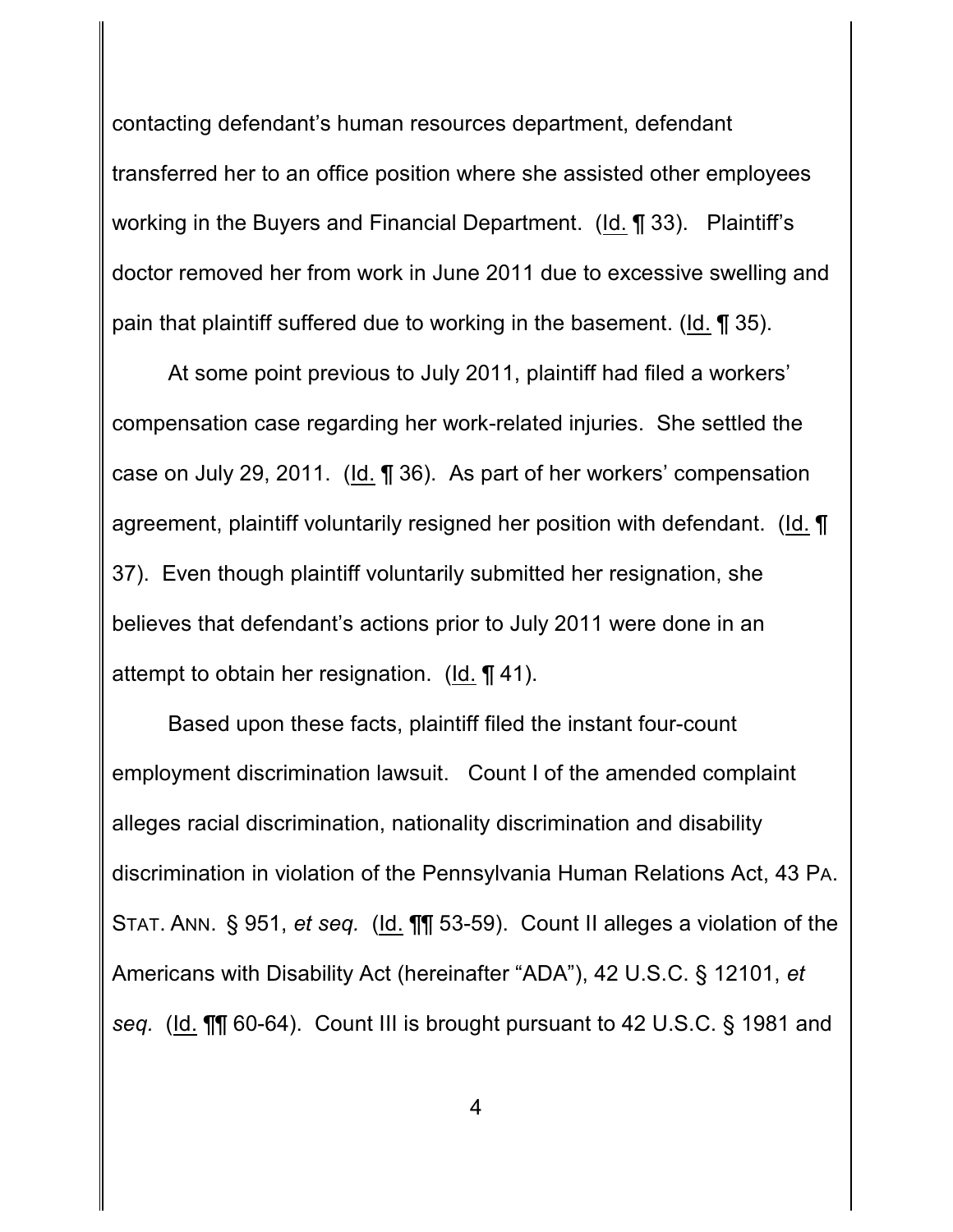alleges unlawful discrimination in the making and enforcement of contracts. (Id. ¶¶ 64-75). Count IV asserts a violation of Title VII of the Federal Civil Rights Act of 1991, 42 U.S.C. § 2000(e). (Id. ¶¶ 76-79).

Plaintiff originally filed her complaint in the Monroe County Pennsylvania Court of Common Pleas. The defendant filed a notice of removal, bringing the case to this court on April 29, 2013. (Doc. 1, Not. of Rem.). Defendant then filed a motion to dismiss the complaint. (Doc. 6). In response to the motion to dismiss, plaintiff filed an amended complaint. (Doc. 8).

Defendant then moved to dismiss the amended complaint for failure to state a claim under Federal Rule of Civil Procedure 12(b)(6) as well as moving to strike. (Doc. 10). The court granted the motion to dismiss in part and denied it in part. (Doc. 14, Memo. & Order dated Sept. 11, 2013 at 17). The motion to dismiss on the basis that plaintiff had failed to allege a constructive discharge with regard to all of her claims was granted. (Id.) The court also granted the motion with respect to the following relief: reinstatement, front pay, back pay, benefits or other monetary or equitable employment-related damages. (Id.) The court denied the motion to dismiss the punitive damages claim and the remainder of the motion to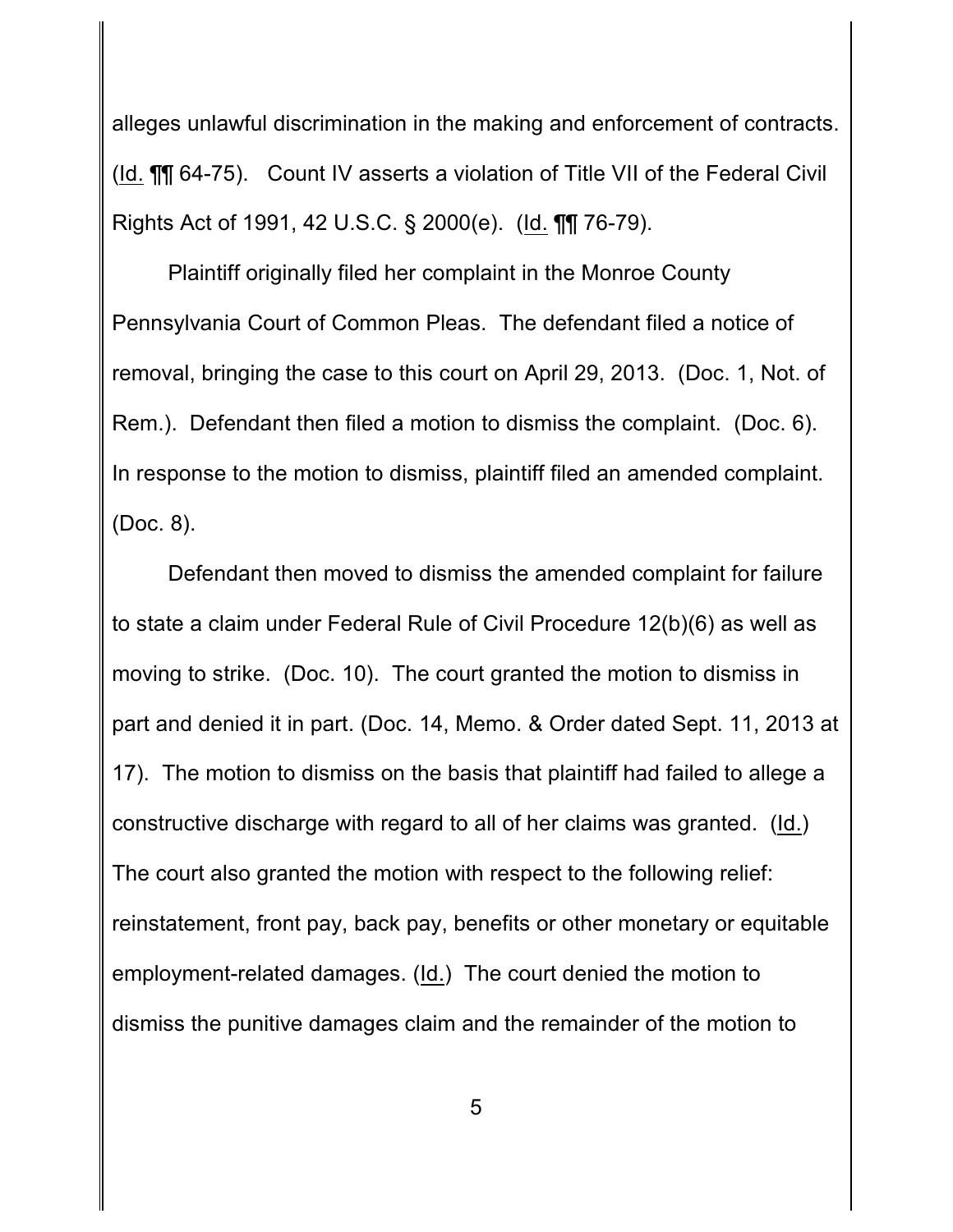dismiss. (Id.)

Subsequently, defendant filed an answer and the parties proceeded through discovery. At the end of the discovery period, the defendant filed the instant motion for summary judgment. The parties have briefed their respective positions, bringing the case to its present posture.

#### **Jurisdiction**

As this case is brought pursuant to various federal statutes for unlawful employment discrimination, we have jurisdiction under 28 U.S.C. § 1331 ("The district courts shall have original jurisdiction of all civil actions arising under the Constitution, laws, or treaties of the United States."). We have supplemental jurisdiction over the plaintiff's state law claims pursuant to 28 U.S.C. § 1367.

#### **Standard of review**

Granting summary judgment is proper "'if the pleadings, depositions, answers to interrogatories, and admissions on file, together with the affidavits, if any, show that there is no genuine issue as to any material fact and that the moving party is entitled to judgment as a matter of law.'" See Knabe v. Boury, 114 F.3d 407, 410 n.4 (3d Cir. 1997) (quoting FED. R. CIV. P. 56(c)). "[T]his standard provides that the mere existence of some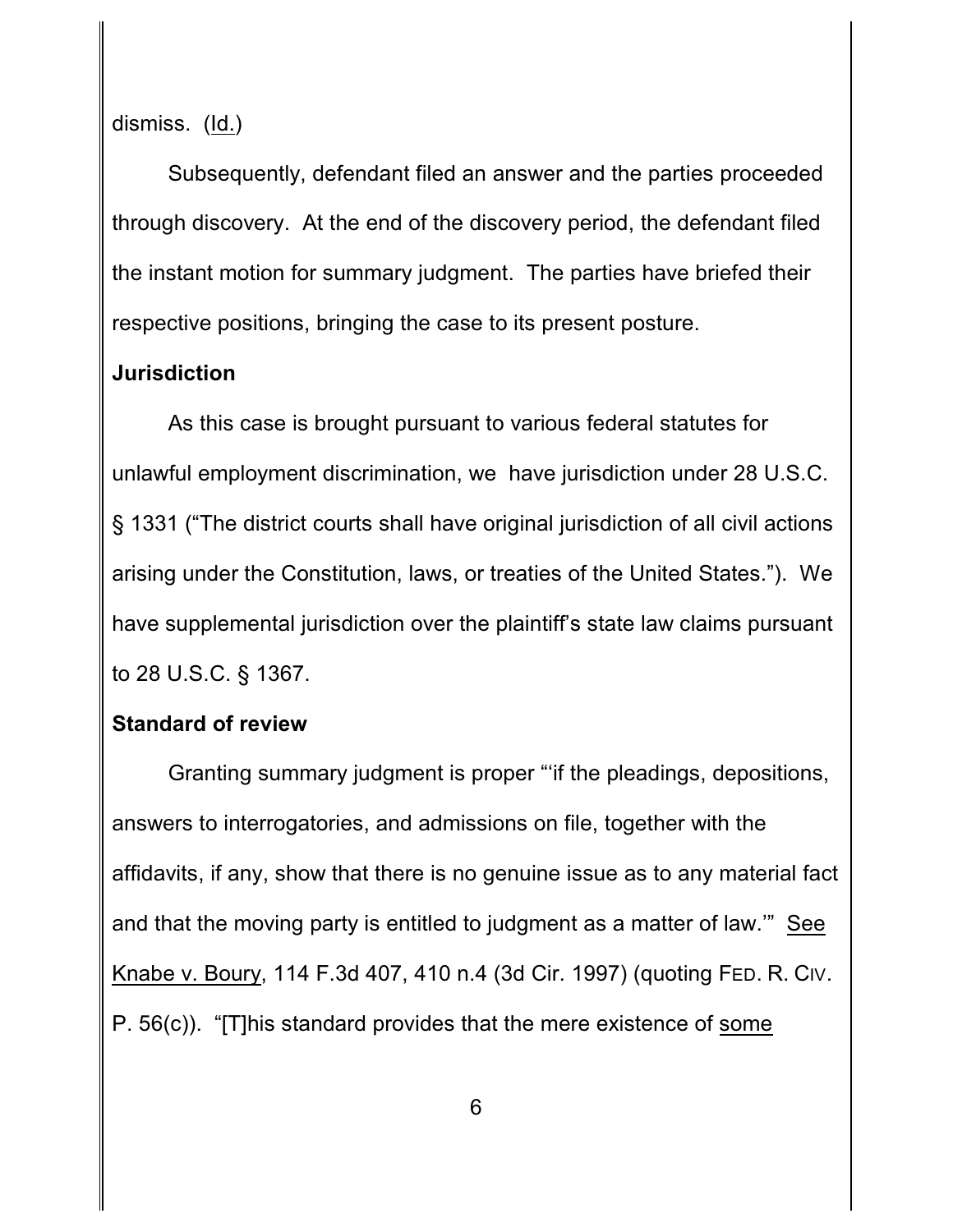alleged factual dispute between the parties will not defeat an otherwise properly supported motion for summary judgment; the requirement is that there be no genuine issue of material fact." Anderson v. Liberty Lobby, Inc., 477 U.S. 242, 247-48 (1986) (emphasis in original).

 In considering a motion for summary judgment, the court must examine the facts in the light most favorable to the party opposing the motion. Int'l Raw Materials, Ltd. v. Stauffer Chem. Co., 898 F.2d 946, 949 (3d Cir. 1990). The burden is on the moving party to demonstrate that the evidence is such that a reasonable jury could not return a verdict for the non-moving party. Anderson, 477 U.S. at 248 (1986). A fact is material when it might affect the outcome of the suit under the governing law. Id. Where the non-moving party will bear the burden of proof at trial, the party moving for summary judgment may meet its burden by showing that the evidentiary materials of record, if reduced to admissible evidence, would be insufficient to carry the non-movant's burden of proof at trial. Celotex v. Catrett, 477 U.S. 317, 322 (1986). Once the moving party satisfies its burden, the burden shifts to the nonmoving party, who must go beyond its pleadings, and designate specific facts by the use of affidavits, depositions, admissions, or answers to interrogatories showing that there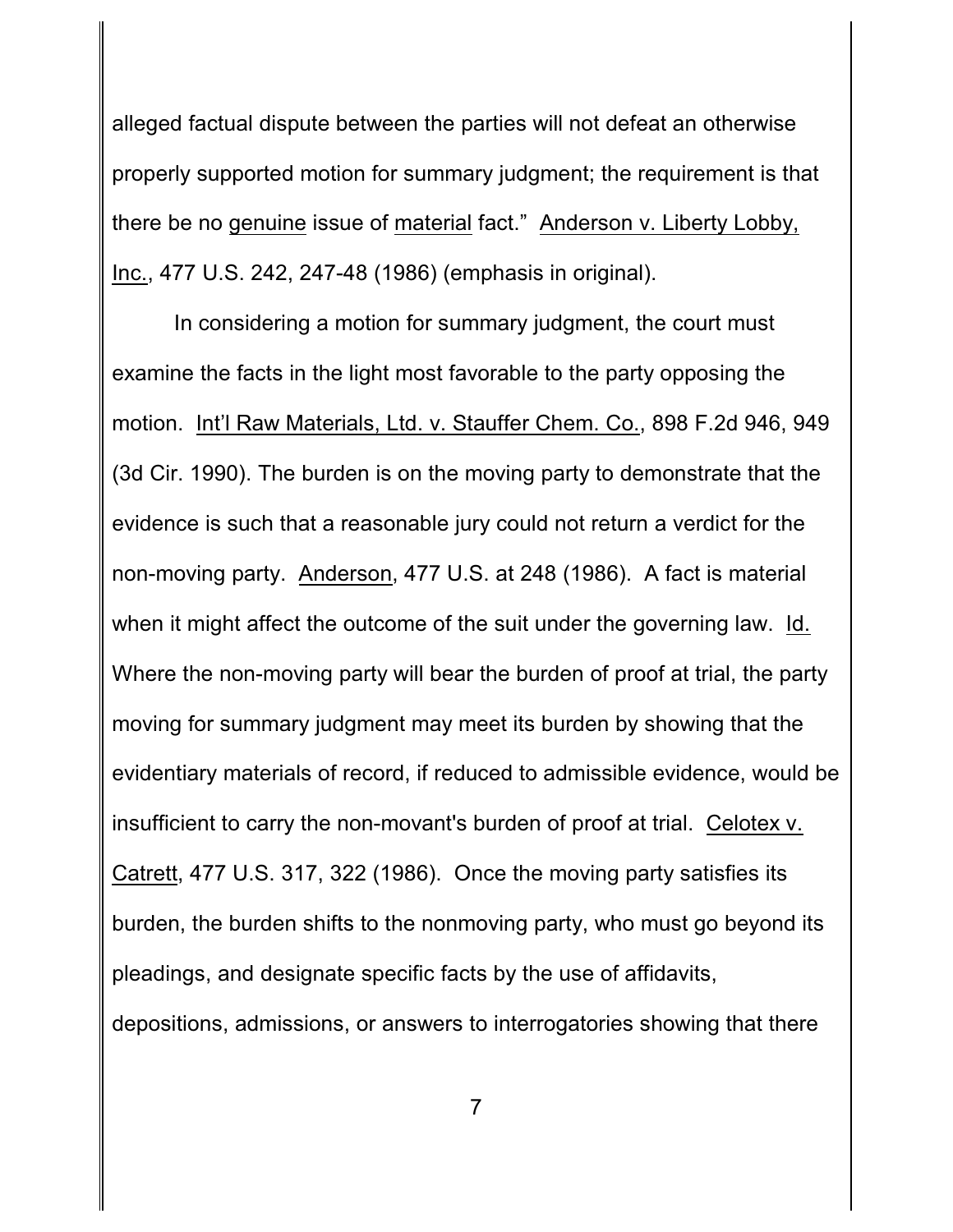is a genuine issue for trial. Id. at 324.

In analyzing summary judgment motions in cases involving employment discrimination, a burden-shifting analysis is utilized which was set forth by the Supreme Court in McDonnell Douglas Corp. v. Green, 411 U.S. 792 (1973). The purpose of the burden-shifting review is to determine whether the plaintiff has established a *prima facie* case of discrimination. Geraci v. Moody-Tottrup, Int'l Inc., 82 F.3d 578, 580 (3d Cir. 1996). First, the plaintiff must establish unlawful discrimination. The burden then shifts to the employer to proffer a legitimate, nondiscriminatory reason for terminating her. Once the employer has offered a legitimate reason, the burden shifts back to the plaintiff to demonstrate that the proffered reason was merely pretextual. Id. (citing McDonnell Douglas, supra and Texas Dep't of Comm. Affairs v. Burdine, 450 U.S. 248, 252-56 (1981)).

### **Discussion**

Defendant's motion for summary judgment raises the following issues: 1) statute of limitations precludes all claims; 2) plaintiff's nationality and skin color/race discrimination claims fail on the merits; 3) plaintiff's retaliation claim fails on the merits; 4) plaintiff's disability discrimination claims fail on the merits; and 5) plaintiff has failed to establish any basis for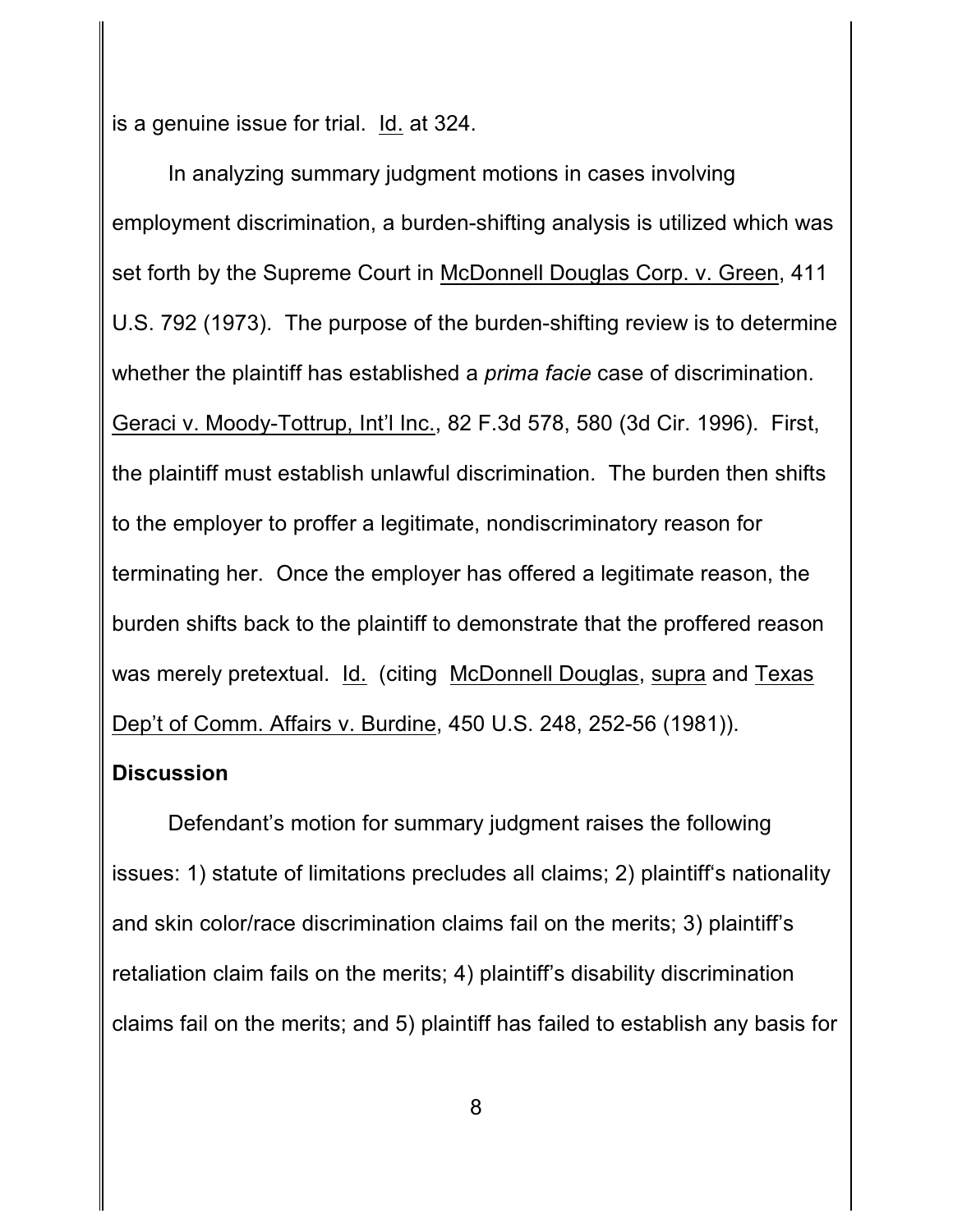the recovery of punitive damages. We will address these issues in turn.

# **I. Statute of Limitations**

The first issue raised by the defendant is the statute of limitations. A claim of discrimination under the state law, the PHRA, must be filed within 180 days of the alleged discrimination. 43 PA. CONS. STAT. ANN. § 959(h). Claims of discrimination under the federal statutes, Title VII and the ADA, must be filed within 300 days of the discrimination. 42 U.S.C. § 2000e- $5(e).<sup>4</sup>$  In the instant case, the plaintiff's state law claims are identical to the federal claims. We will therefore analyze the statute of limitations based upon the longer of the two limits, the 300-day limit. Defendant alleges that all of the plaintiff's claims are time barred. We will address the different claims separately.

**A. Discrimination and/or harassment under the PHRA and Title VII**

<sup>&</sup>lt;sup>4</sup> Generally, the limitations period under the federal laws is 180 days. If, however, the plaintiff "initially instituted proceedings with a State or local agency with authority to grant or seek relief from such practice" in which case the limitation period is 300 days. 42 U.S.C. § 2000e-5(e). In the instant case, plaintiff "dual filed" an initial administrative charge with the Pennsylvania Human Relations Commission ("PHRC") and the United States Equal Employment Opportunity Commission ("EEOC"). Thus the 300-day limitations period applies.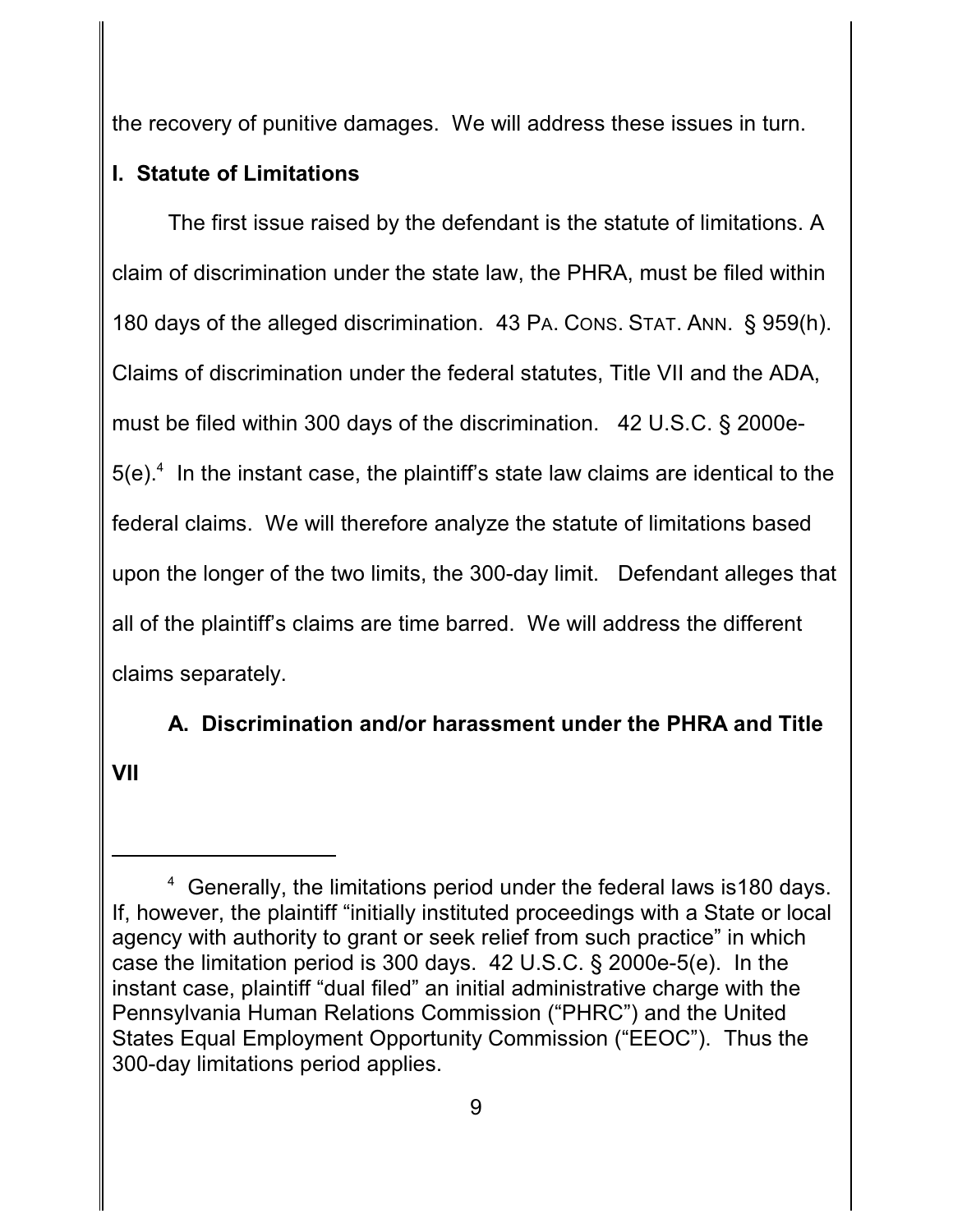The first claims that defendant attacks on statute of limitations grounds are plaintiff's claims of race and/or nationality discrimination/harassment under both Pennsylvania state law and federal law. Plaintiff initially raised these claims by dual filing a complaint with the PHRC and the EEOC on September 22, 2010. (Doc. 27-28, Defs.' Ex. 27, PHRC and EEOC Complaint (hereinafter "Pl.'s Initial Complaint")).<sup>5</sup> The 300-day look back period thus runs back to November 29, 2009. For the complaints of discrimination to be timely, they must have occurred between November 29, 2009 and September 22, 2010. Events prior to November 29, 2009 are barred by limitations period.

Defendant argues that plaintiff has not presented evidence that defendant took any allegedly discriminatory actions against her during the applicable statutes of limitations. After a careful review, agree.

Plaintiff asserts various matters in support of the discrimination claim, including the following: several comments that were made by her supervisor/co-workers; general harassment that she asserts is tinged with discriminatory animus; and a written job performance warning.

 $5$  In this complaint she alleged discrimination based upon her protected class. She stated "My protected class is my skin color, which is Brown." (Id. ¶ 14).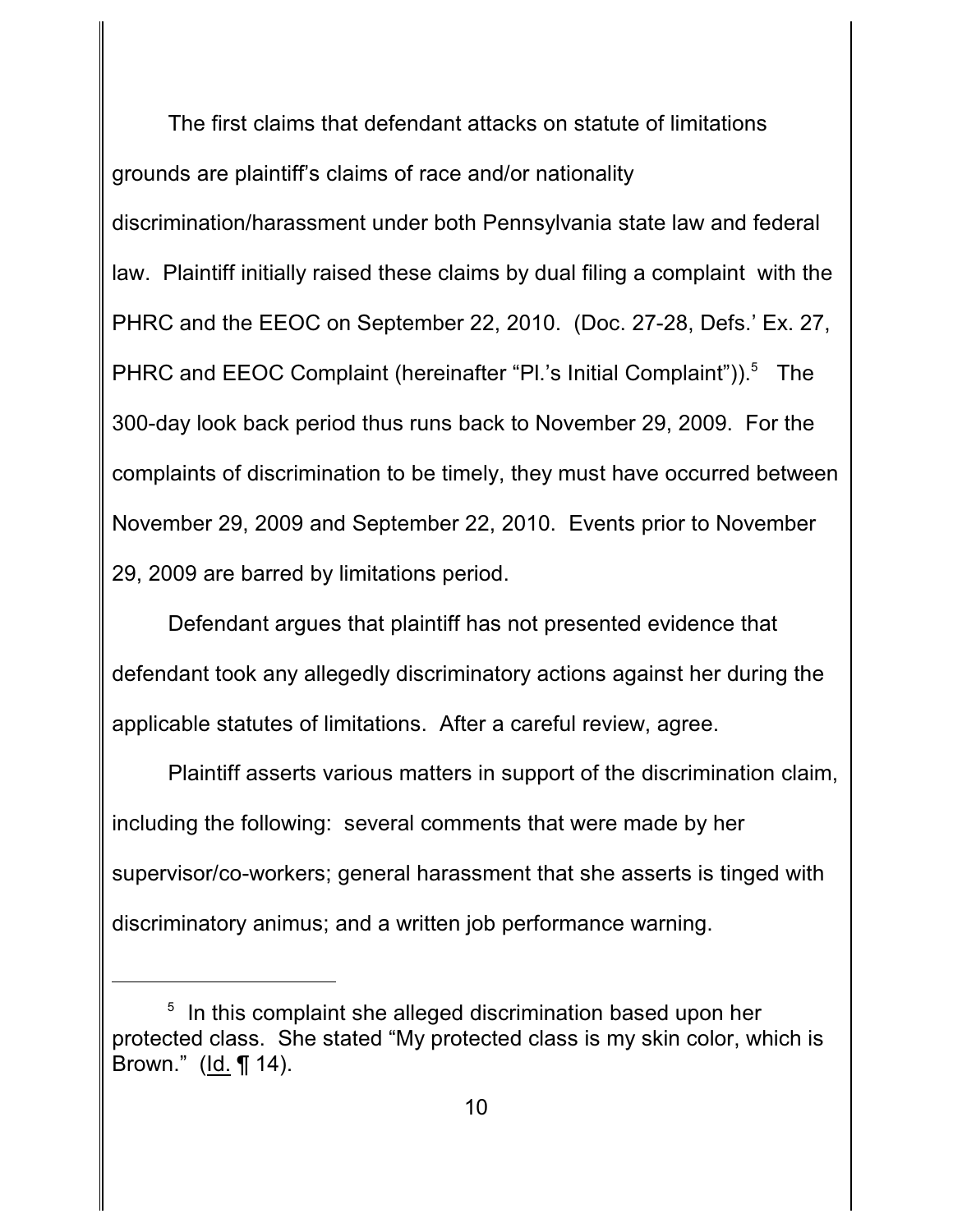Defendant argues that the only adverse action that plaintiff has actually presented evidence on with regard to her race/nationality discrimination claims is the written job performance warning which was provided by the Assistant Beverage Manager, Michelle Camardo. This job performance warning is dated September 1, 2009. (Doc. 27-15, Def.'s Ex. 14). Thus the warning was provided outside of the limitations period.

Even if the warning had been issued during the statute of limitations period, it still would not save plaintiff's claim. Plaintiff provides absolutely no evidence to indicate that the warning was issued for some improper discriminatory reason. In fact, plaintiff concedes that Camardo, who issued the warning, never said anything racial to her and took no actions against her based upon plaintiff's protected status. (Def. SOF ¶¶ 80-82).<sup>6</sup>

Plaintiff also asserts that her manager, Nelson Tavares, and a fellow beverage shift manager, Jack Fennel made two derogatory statements

<sup>&</sup>lt;sup>6</sup>When asked at her deposition whether Camardo ever made any derogatory statements with respect to plaintiff's race or national origin, plaintiff responded "She did not." (Def. Ex. 3, Pl. Dep. at 376). Additionally, when asked whether Camardo took any actions against her due to plaintiff's race, color or national origin, plaintiff responded, "I don't know." (Id.)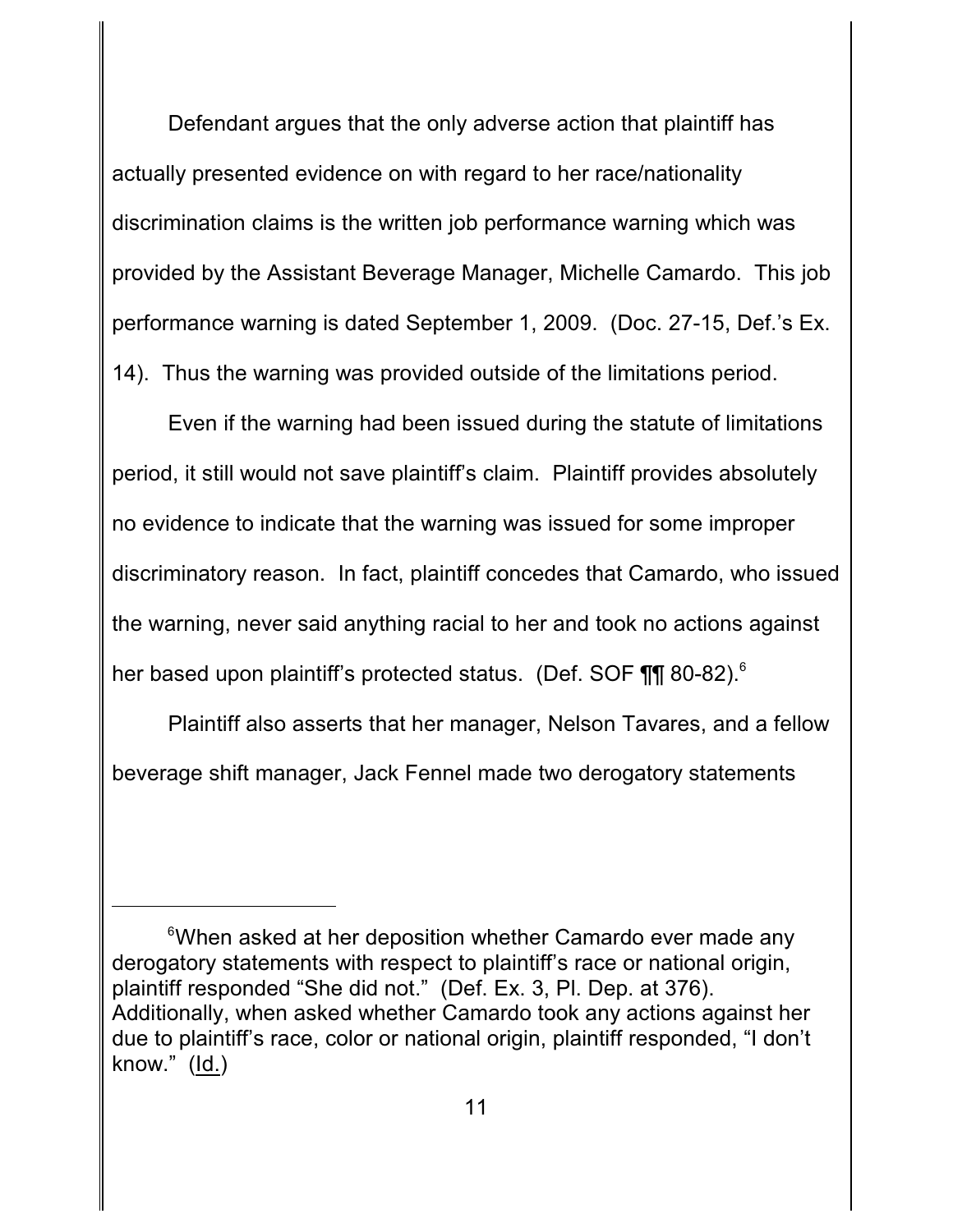evincing discriminatory animus.<sup>7</sup> Plaintiff, however, could not recall these occurring on or after November 29, 2009. No one, however, ever made a derogatory racial statement directly to the plaintiff - she overheard these two statements. (Id. at 365). Plaintiff points to no evidence as to when these two statements were made except that they were sometime in 2009 and that after 2009 no racially charged language or language that negatively reflected on her national origin were made. (Id. at 371). A stray remark standing on its own is unlikely to be sufficient to demonstrate discriminatory animus. See Waldron v. SL Industries, Inc., 56 F.3d 491, (3d Cir. 1995).

To counter the defendant's argument with regard to lack of evidence, the plaintiff does not cite to any new evidence produced or uncovered during the discovery process. Rather, plaintiff merely cites to the allegations she made in the complaint that she filed with the PHRC in  $20$ 10. $^8$ 

 $\frac{7}{7}$  Tavares said that a trainee was his "token boy." It is not clear what race the trainee was, but he skin color was "dark brown" according to the plaintiff. (Pl. Dep. at 360). Plaintiff is not precise or complete on the next statement or its context, but only that it included the phrase "n- - - - r in the wood pile." (Id. 361-362).

 ${}^{8}$ Plaintiff refers to the allegations as an "unsworn declaration under penalty of perjury." In this complaint, plaintiff alleges that defendant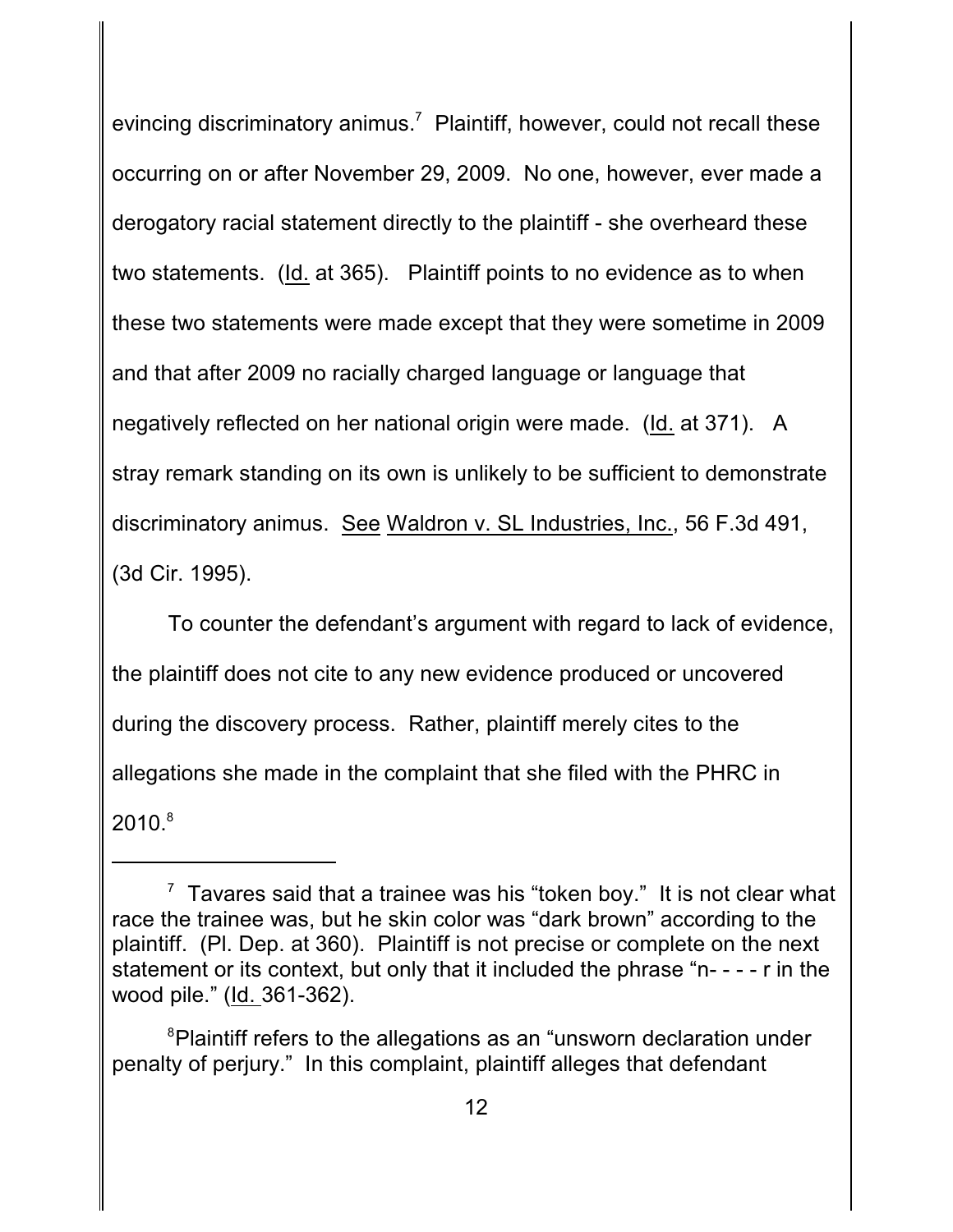The law provides that "[a]t summary judgment, a plaintiff cannot rely on unsupported allegations, but must go beyond pleadings and provide some evidence that would show that there exists a genuine issue for trial." Jones v. United Parcel Service, 214 F.3d 402, 407 (3d Cir. 2000) (citing Celotex Corp. v. Catrett, 477 U.S. 317, 324 (1986)).

Plaintiff in the instant matter, has thus failed to establish a genuine issue of material fact with regard to the statute of limitations. The parties engaged in discovery for several months, and plaintiff has uncovered nothing within the applicable limitations period to support her claims that she was discriminated against based upon her color/race or national origin, but a form that she herself filled out several years ago. Thus, we find that

treated her less favorably than white employees from about August 1, 2008 until March 26, 2010. (Doc. 11-1, ¶ 11). Then from March 26, 2010 to May 2, 2010, she was also treated less favorably than white employees by increasing her work duties, criticizing her job performance and mandating that she attend weekly job performance meetings. (Id. ¶¶ 15-20). Plaintiff alleges that Tavares told her to "Put a hair pick and not a comb through your nappie <sic> hair." (Id. ¶ 21).

Defendant argues that this initial complaint is nothing more than a "self-serving affidavit," and it is not proper summary judgment evidence, but merely allegations she has made in the past, allegations which are contradicted by her deposition. We agree. To be perfectly clear, the "evidence" that plaintiff has submitted is merely the complaint that she originally drafted for the EEOC and PHRC. She has not submitted documents or depositions or other substantive evidence to support these allegations.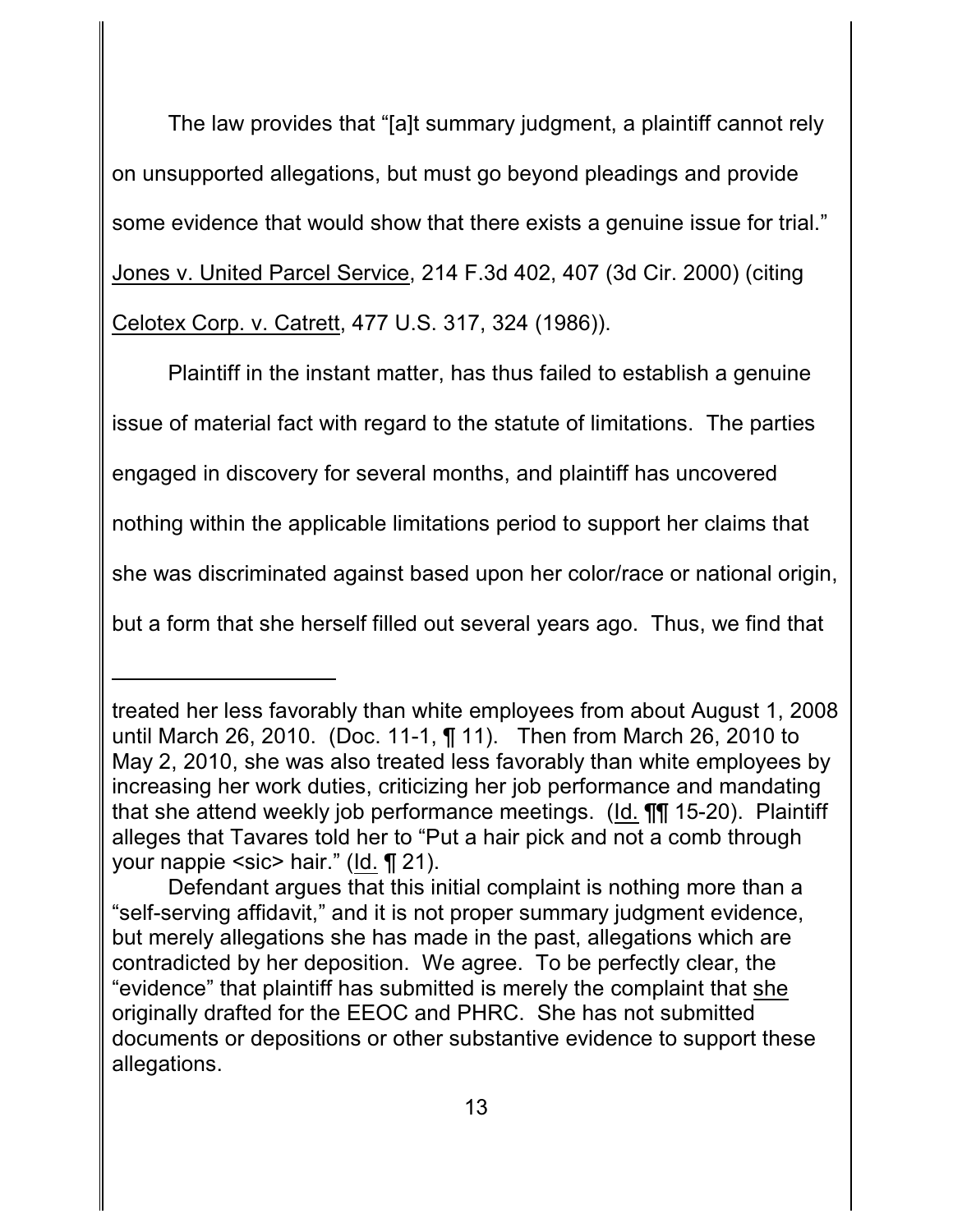plaintiff's claim of discrimination and/or harassment under the PHRA and Title VII will be dismissed based upon the statute of limitations.

# **B. Plaintiff's retaliation claims**

Defendant next discusses the statute of limitations as it relates to plaintiff's claims of retaliation. Our review of the complaint, however, reveals no separate cause of action for retaliation. Plaintiff does use the word "retaliation" in the "ad damnum" clause of Count I in her complaint, and the parties address "retaliation" as if it is a properly pled claim under the PHRA and Title VII. $9$  We will, therefore, also address it.

First, defendant argues that the plaintiff's claims of retaliation are untimely. Plaintiff initially raised her claim of retaliation in a second charge that she dual filed with the PHRC and EEOC on March 24, 2011. (Doc. 27-29, Def. Ex. 28, PHRC Case No. 201004962 Complaint). Plaintiff was

<sup>&</sup>lt;sup>9</sup> Specifically, in Count I, the PHRA count, the plaintiff seeks, among other things, that "Defendant be ordered to compensate, reimburse, and make whole the Plaintiff for all the benefits the Plaintiff would have received had it not been for the Defendant's illegal retaliation[.]" (Doc. 8, Am. Compl. ¶ 59(c)). In the same section of her complaint, plaintiff seeks: "Damages to the Plaintiff to compensate Plaintiff for loss of opportunity, paid <sic>, suffering, or other damage duly proved to have been suffered by Plaintiff because of Defendant's unlawful retaliation." (Id. ¶ 59(d)). These are the only two mentions of "retaliation" in the amended complaint. No separate cause of action for retaliation has been pled.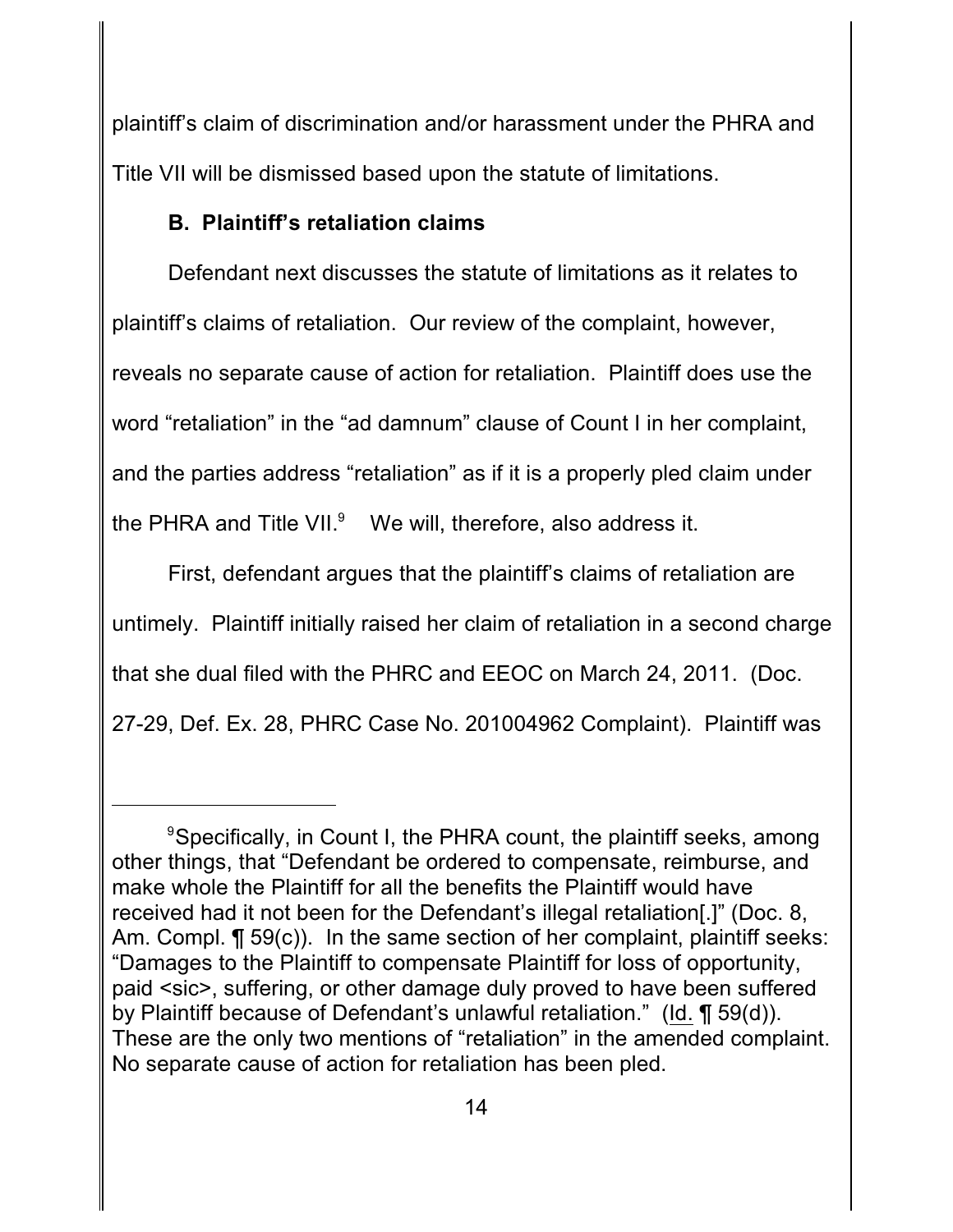off from work for medical reasons from May 2, 2010 and she was not released to return to work until February 8, 2011. (Id. ¶ 11). During that period, plaintiff filed her initial PHRC complaint wherein she alleged "discrimination due to her Color/Brown." (Id. ¶ 10).

The second complaint, the March 24, 2011 complaint, apparently alleges that defendant did not allow her to return to work in February 2011 in retaliation for having filed the original charge of discrimination against it. As noted above, the relevant limitations period is 300 days. Here, plaintiff filed her charge in March and she complains of actions that took place a month or less before. Therefore, the statute of limitations does not bar the retaliation claim involving the failure to allow her back to work in 2011. This portion of the summary judgment motion will be denied.

### **C. Disability discrimination**

Count II of plaintiff's complaint asserts a cause of action for disability discrimination under both the Americans With Disabilities Act ("ADA") 42 U.S.C. § 12101, *et seq.* and the Pennsylvania Human Relations Act, 43 PA. STAT. ANN. § 951, *et seq.* Defendant argues that the ADA claim is also precluded by the statute of limitations.

Plaintiff raised the disability discrimination claim by filing an amended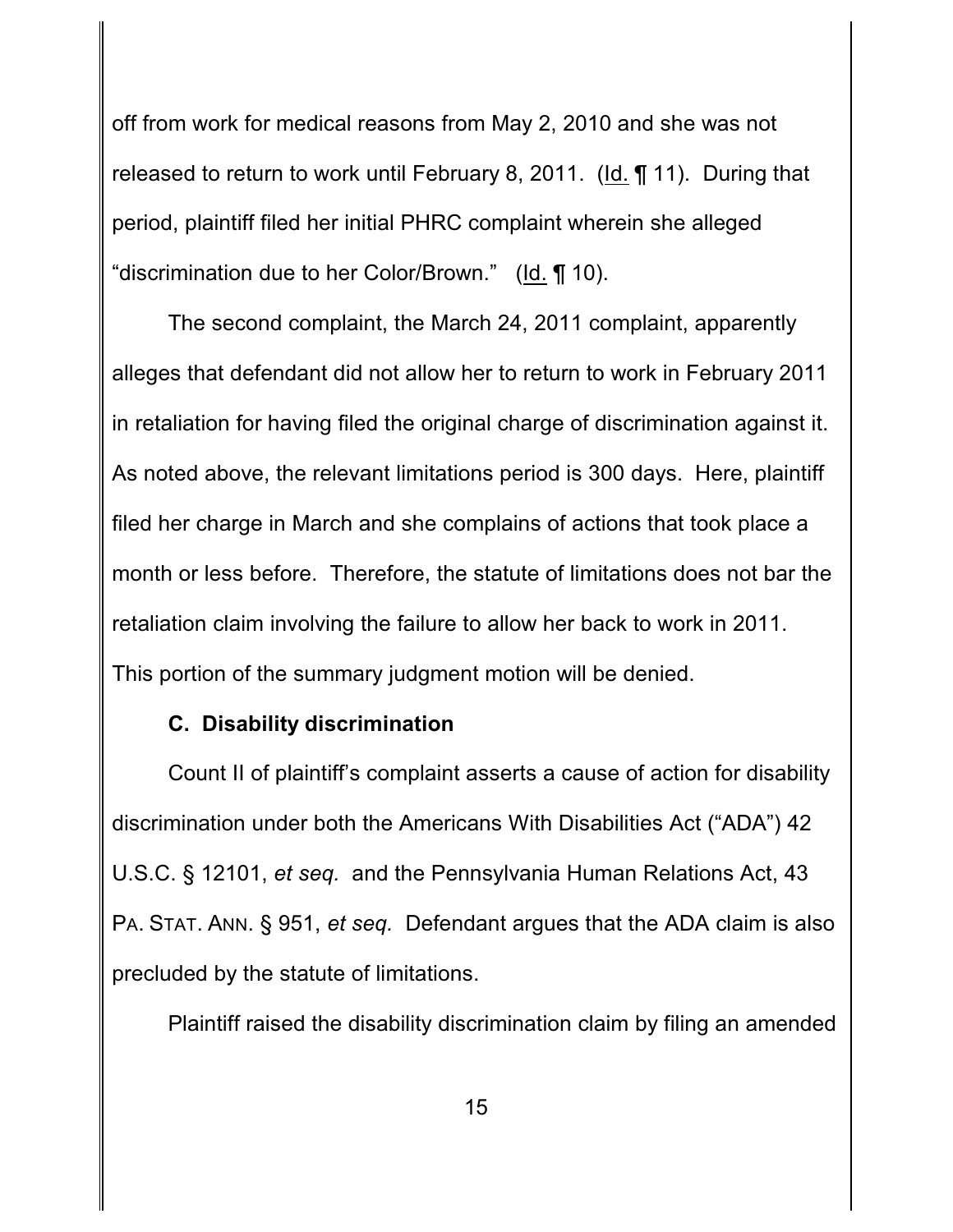complaint before the PHRC and EEOC on August 22, 2011. (Doc. 27-30, Def. Ex. 29, Amended Compl.). In this complaint, for the first time, she charges disability discrimination. Plaintiff alleges that she injured herself several times at work and needed several surgeries. She alleged that her doctor's job restrictions were "ignored, rebuffed and dismissed" by the defendant. (Id. ¶ 12). In fact, instead of complying with plaintiff's job restrictions, defendant increased her workload according to plaintiff's amended complaint. (Id. ¶ 13).

These issues were raised for the first time in the amended administrative complaint or charge that plaintiff filed on August 22, 2011. Thus, the relevant statutory limitations period runs back to October 26, 2010 and any alleged acts of disability discrimination that occurred before October 26, 2010 are barred.

Plaintiff complains of actions that took place in May 2009 when she returned to work after her first surgery where she alleges that her supervisor refused to look at her restrictions. This alleged discrimination happened well before the statutory period, and therefore, it is precluded.

Plaintiff also arguably raises issues of disability discrimination with regard attempting to return to work after her second surgery. Plaintiff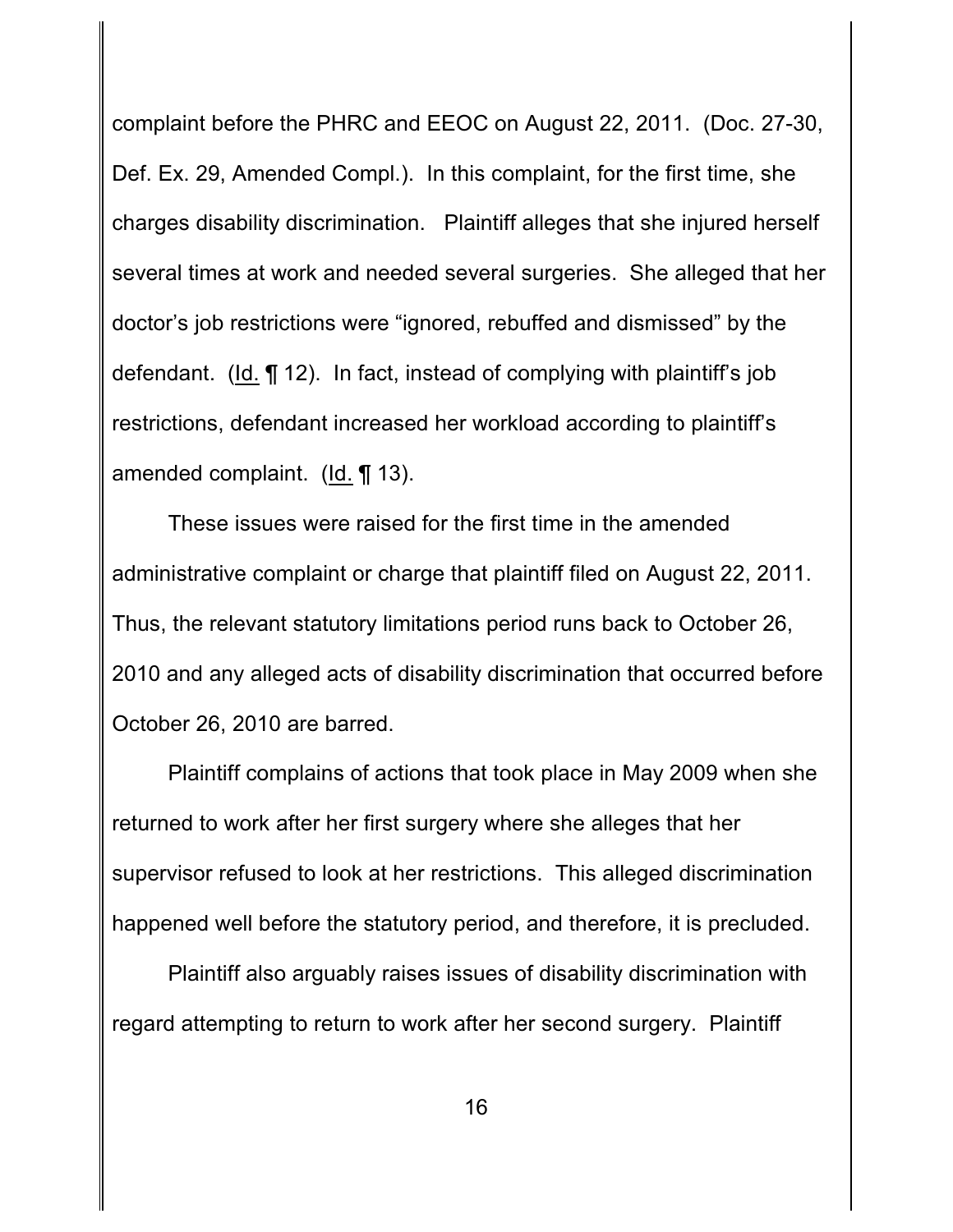maintains that she "has provided evidence that Mount Airy discriminated against her and/or failed to accommodate her alleged disability during the applicable limitations periods[.]" (Doc. 30, Pl.'s Brief at 13). Plaintiff, however, does not cite to this evidence. It appears, however, that after plaintiff was released to return to work, the defendant failed to return her phone calls. When plaintiff eventually did return to work it was in an arguably less desirable position than that which she formerly had.<sup>10</sup> This alleged disability discrimination occurred in February through April 2011, which is within the statute of limitations period.

Thus, plaintiff's disability discrimination claim with regard to returning to work after her first surgery is barred by the statute of limitations. The disability discrimination claim with regard to returning to work after her second surgery is not barred by the statute of limitations.

Accordingly, we conclude as follows with regard to the statute of limitations arguments: 1) plaintiff's claims of discrimination/harassment under the PHRA and Title VII will be dismissed for failing to meet the limitations period; 2) the statute of limitations does not preclude plaintiff's retaliation claims; 3) plaintiff's claim of disability discrimination with regard

 $10$ These are the same actions that plaintiff avers defendant took in retaliation for her filing of the PHRC/EEOC complaint.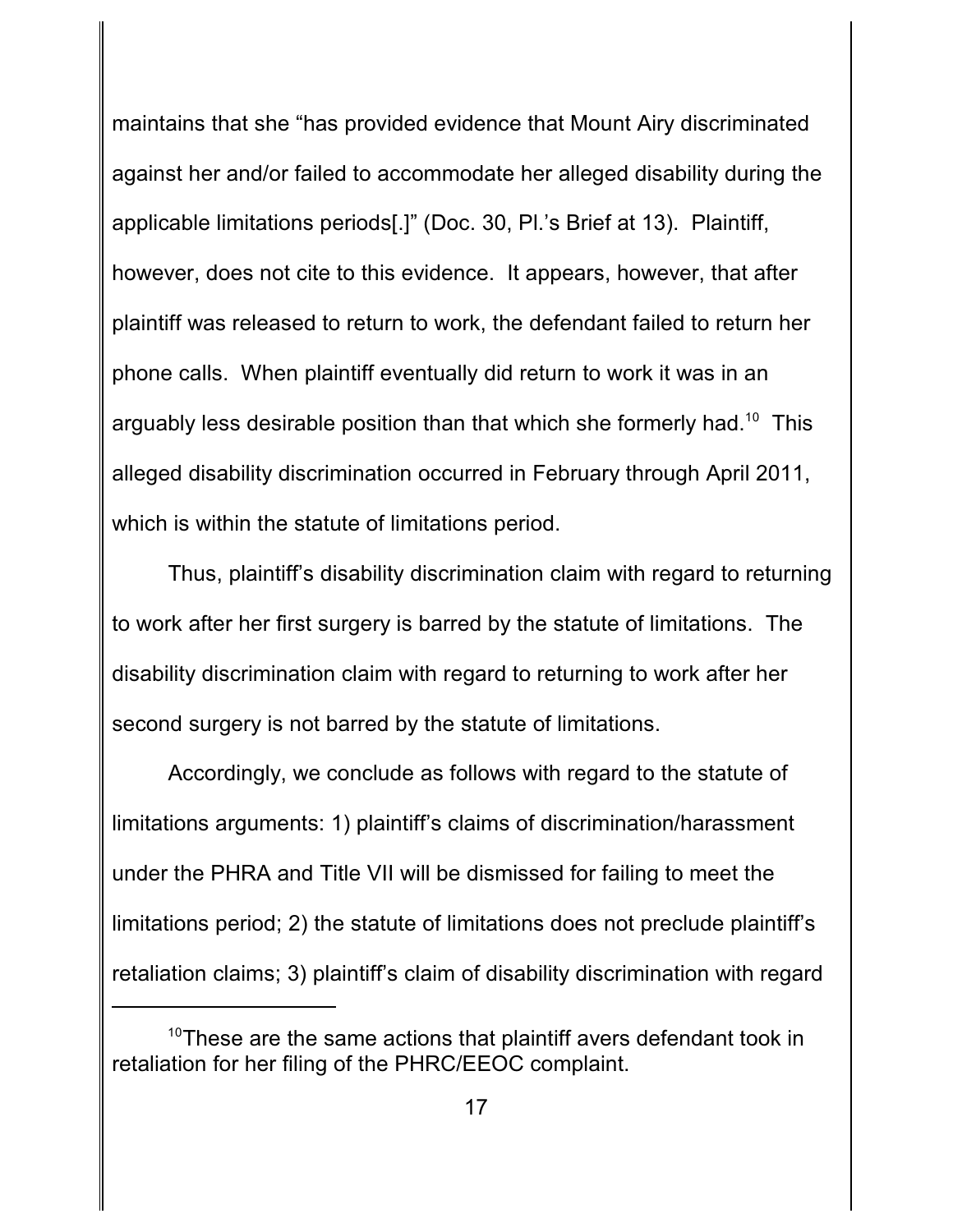to returning to work after the first surgery in October 2010 is barred by the statute of limitations but plaintiff's claim of disability discrimination with regard to returning to work after her second surgery in February 2011 is not barred by the statute of limitations.

## **II. Plaintiff's prima facie case**

Defendant's second main argument is that even if any of plaintiff's claims are not barred by the statute of limitations they should still be dismissed. Defendant argues dismissal is appropriate because plaintiff cannot establish a *prima facie* case of discrimination with regard to any of her claims.

As noted briefly above, courts have also established a burden-shifting scheme for claims of employment discrimination under Title VII when no direct evidence of such discrimination exists: "the plaintiff must establish a prima facie case of discrimination. If the plaintiff succeeds in establishing a prima facie case, the burden shifts to the defendant 'to articulate some legitimate, nondiscriminatory reason for the plaintiff's rejection." Jones v. School Dist. of Philadelphia, 198 F.3d 403, 408 (3d Cir. 1999) (quoting McDonnell Douglas Corp. v. Green, 411 U.S. 792,802 (1973)). If the defendant meets that burden, the burden shifts back to the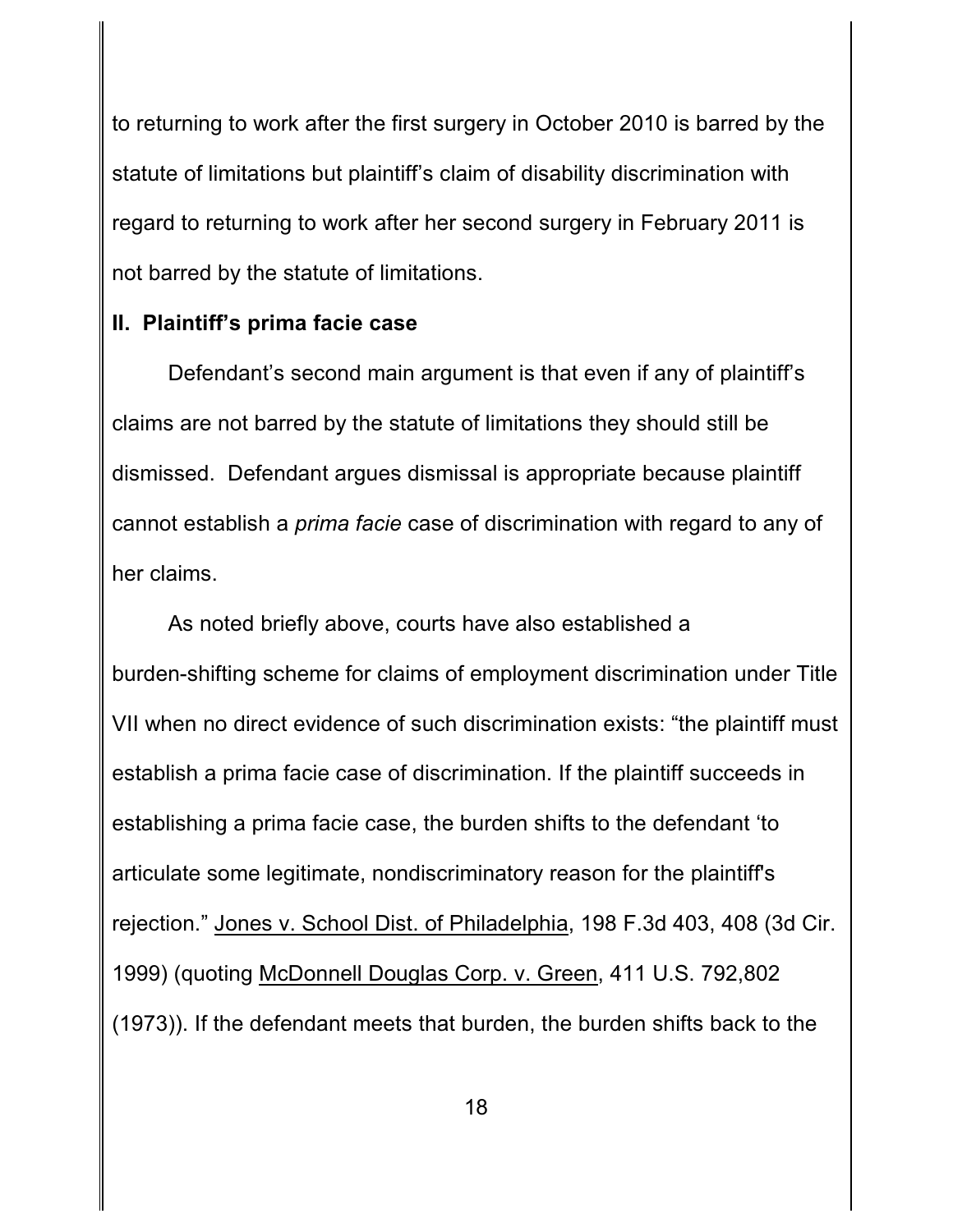plaintiff, who must "prove by a preponderance of the evidence that the legitimate reasons offered by the defendant were not its true reasons, but were a pretext for the discrimination." Id.

A plaintiff seeking to establish a prima facie case under Title VII "must show (1) that she is a member of a protected class, (2) she was qualified for the position, (3) she was discharged, and (4) the position was ultimately filled by a person not of the protected class." Sheridan v. E.I. DuPont de Nemours and Co., 100 F.3d 1061, 1066 (3d Cir.1996). The law provides that:

> The existence of a *prima facie* case of employment discrimination is a question of law that must be decided by the Court. It requires a showing that: (1) the plaintiff belongs to a protected class; (2) he/she was qualified for the position; (3) he/she was subject to an adverse employment action despite being qualified; and (4) under circumstances that raise an inference of discriminatory action, the employer continued to seek out individuals with qualifications similar to the plaintiff's to fill the position.

Sarullo v. US Postal Serv., 352 F.3d 789, 797 (3d Cir. 2003).

Defendant argues that plaintiff has not established a *prima facie* case

because, *inter alia*, she has not established that defendant subjected her

to an adverse employment action. In fact, she voluntarily resigned her

position as part of a worker's compensation settlement. On the other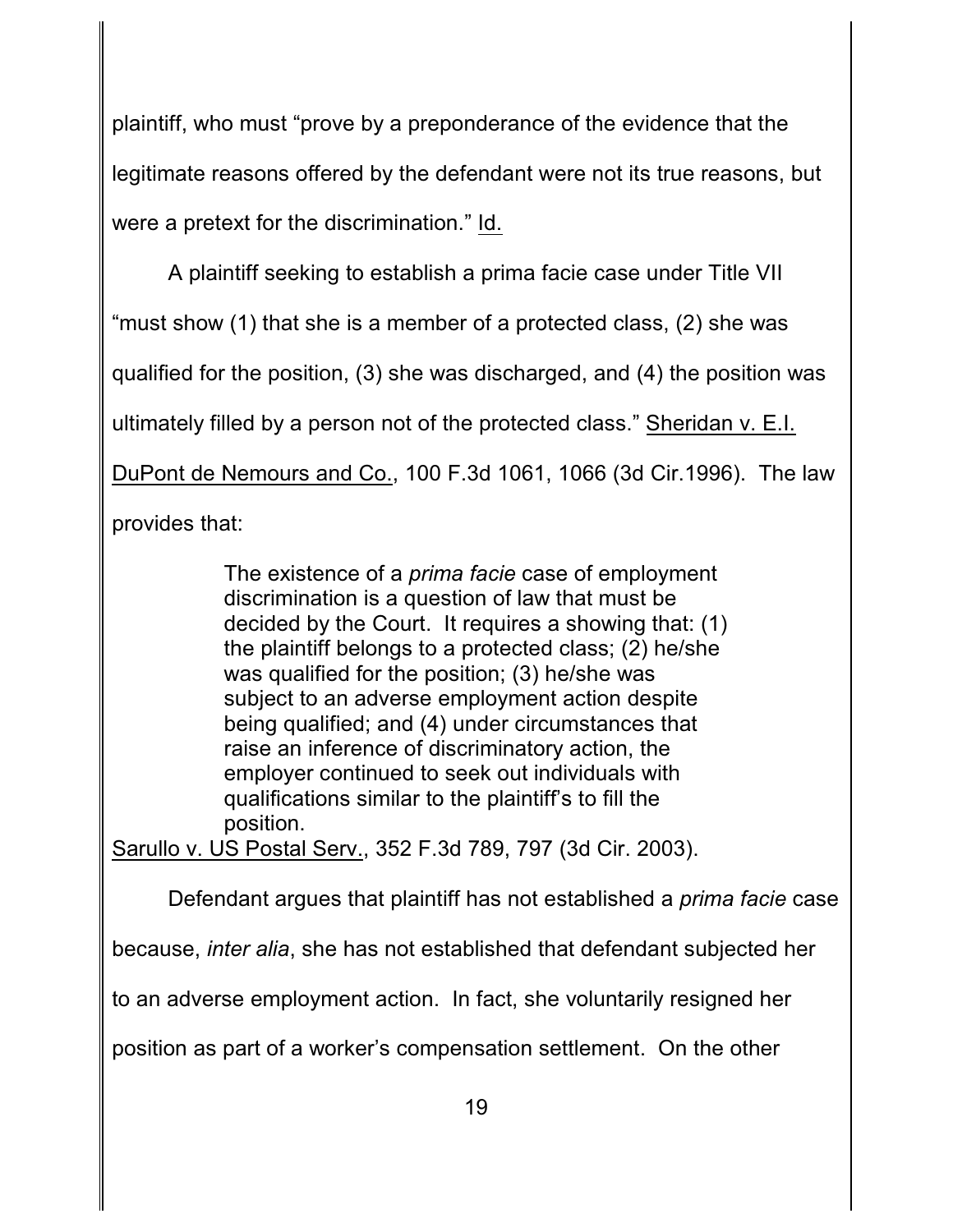hand, plaintiff appears to allege that although she did voluntarily resign, she suffered adverse employment actions prior to her resignation. Specifically, she was "harassed" and treated poorly by others at work, the defendant ignored or refused to look at her medical restrictions after her first surgery and increased her job duties, after her second surgery the defendant did not take her back immediately, and when they did take her back it was to a different position, which was presumably less desirable than the position she had. We will discuss the *prima facie* case with regard to each of plaintiffs separate claims, that is Title VII, retaliation and disability discrimination separately.

**A. Discrimination and/or harassment under the PHRA and Title VII**

As noted above, we will grant judgment to the defendant on the plaintiff's PHRA and Title VII claims based upon a failure to meet the statute of limitations. We will also discuss the merits of these claims, however, as it is clear that even if the plaintiff had met the statute of limitations judgment in defendant's favor would be appropriate. Plaintiff's claim under the PHRA and Title VII, has two facets. One is direct discrimination, and the other is harassment. These claims are best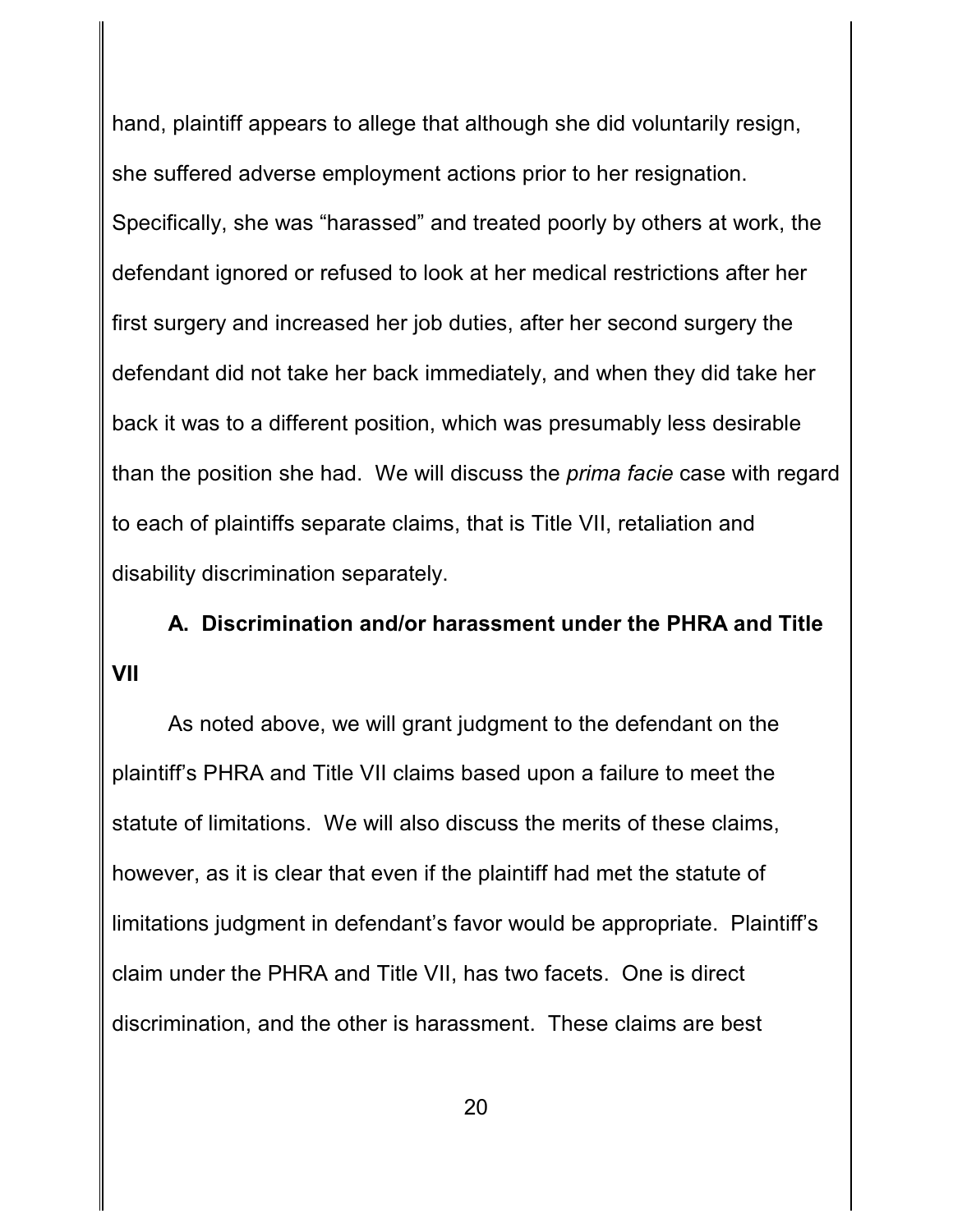discussed individually.

# **1. Direct Discrimination**

 The third element of plaintiff's *prima facie* case is that despite being qualified<sup>11</sup> for the position, plaintiff suffered an adverse employment action. Defendant argues that plaintiff fails to identify a single adverse employment action.

The Third Circuit Court of Appeals has defined an "adverse employment action" as "an action by an employer that is serious and tangible enough to alter an employee's compensation, terms, conditions, or privileges of employment." Storey v. Burns Intern. Secuirty Serv., 390 F.3d 760, 764 (3d Cir. 2004) (internal quotations marks and citation omitted).

Plaintiff has alleged adverse employment actions. With regard to her

<sup>&</sup>lt;sup>11</sup>Defendant does not challenge the first element of plaintiff's *prima facie* case, that is that she belongs to a protected class. Defendant does contest the second element. It argues that plaintiff was not "qualified" for the beverage shift manager position that she held. Defendant argues that the record demonstrates that when plaintiff applied to be promoted to the beverage shift manager position, she made material misrepresentations in her expressions of interest and resume. The misrepresentations made it appear that she possessed the qualifications for the position, but her actual performance established that she lacked the qualifications. We will not address this argument because we conclude that regardless of whether plaintiff possessed the qualifications for her position, she has not established an adverse employment action.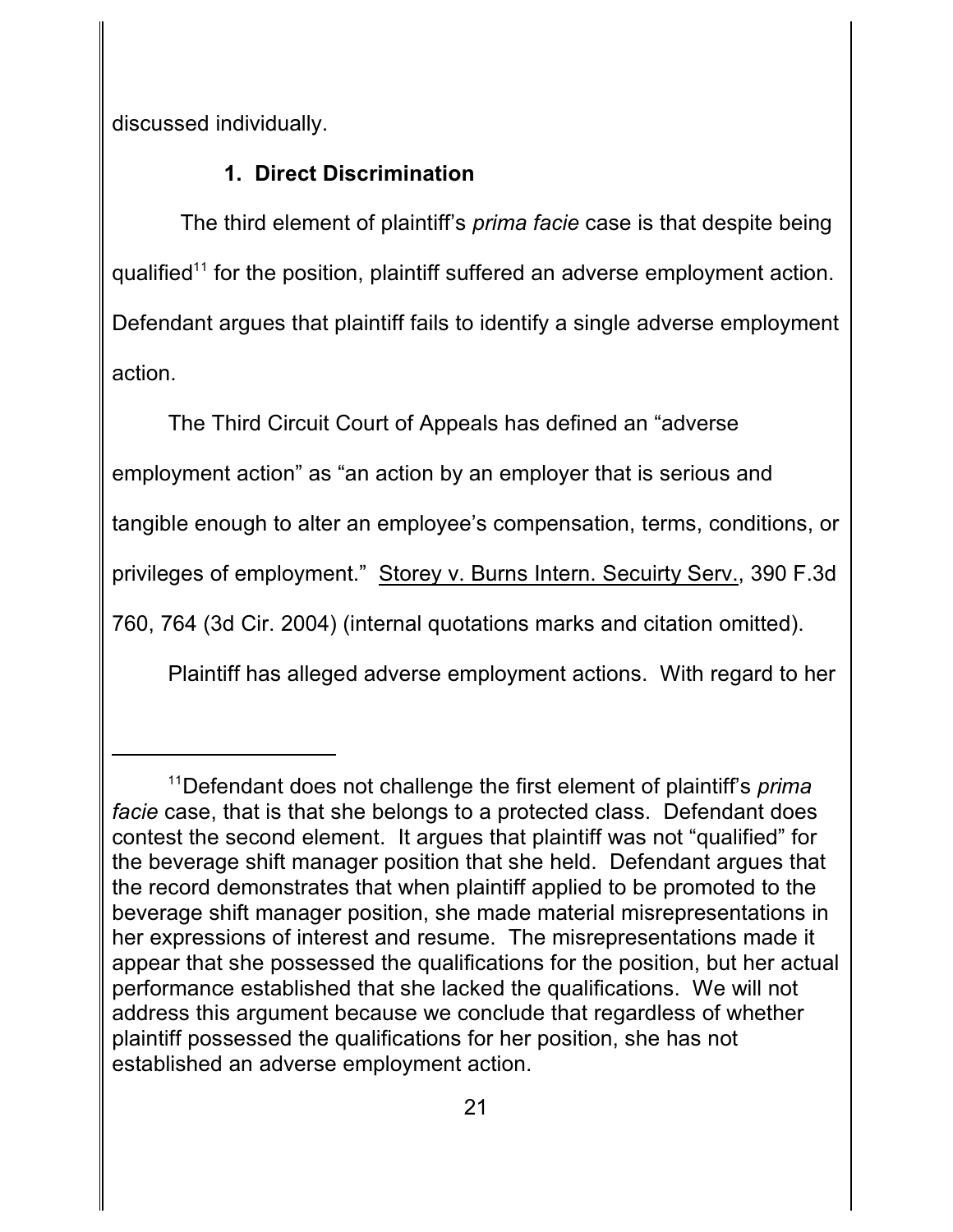race claim, she asserts that her immediate supervisor began harassing her in January 2010 and plaintiff believed that she was being treated differently because of her race. (Am. Compl. ¶¶ 16-17). In opposition to the motion for summary judgment, the plaintiff, however, does not present evidence to establish the allegations in her amended complaint. Rather, she quotes the court's memorandum on the motion to dismiss. Merely, because the court found sufficient allegations to overcome a motion to dismiss, however, does not meet the burden the plaintiff has on the summary judgment stage. Celotex, 477 U.S. at 324. Thus, plaintiff has failed to present evidence of an adverse employment action. Therefore, all of her Title VII and PHRA claims would fail even if plaintiff had met the statute of limitations.

#### **2. Harassment**

To establish her *prima facie* case of discrimination plaintiff also alleges harassment. She asserts that the "Mount Airy's workplace was permeated with severe or pervasive discriminatory intimidation, ridicule, and insult." (Doc. 30, Pl. Oppo. Brief at 17). The Third Circuit has explained that "[i]n order to establish a claim for employment discrimination due to an intimidating or offensive work environment, a plaintiff must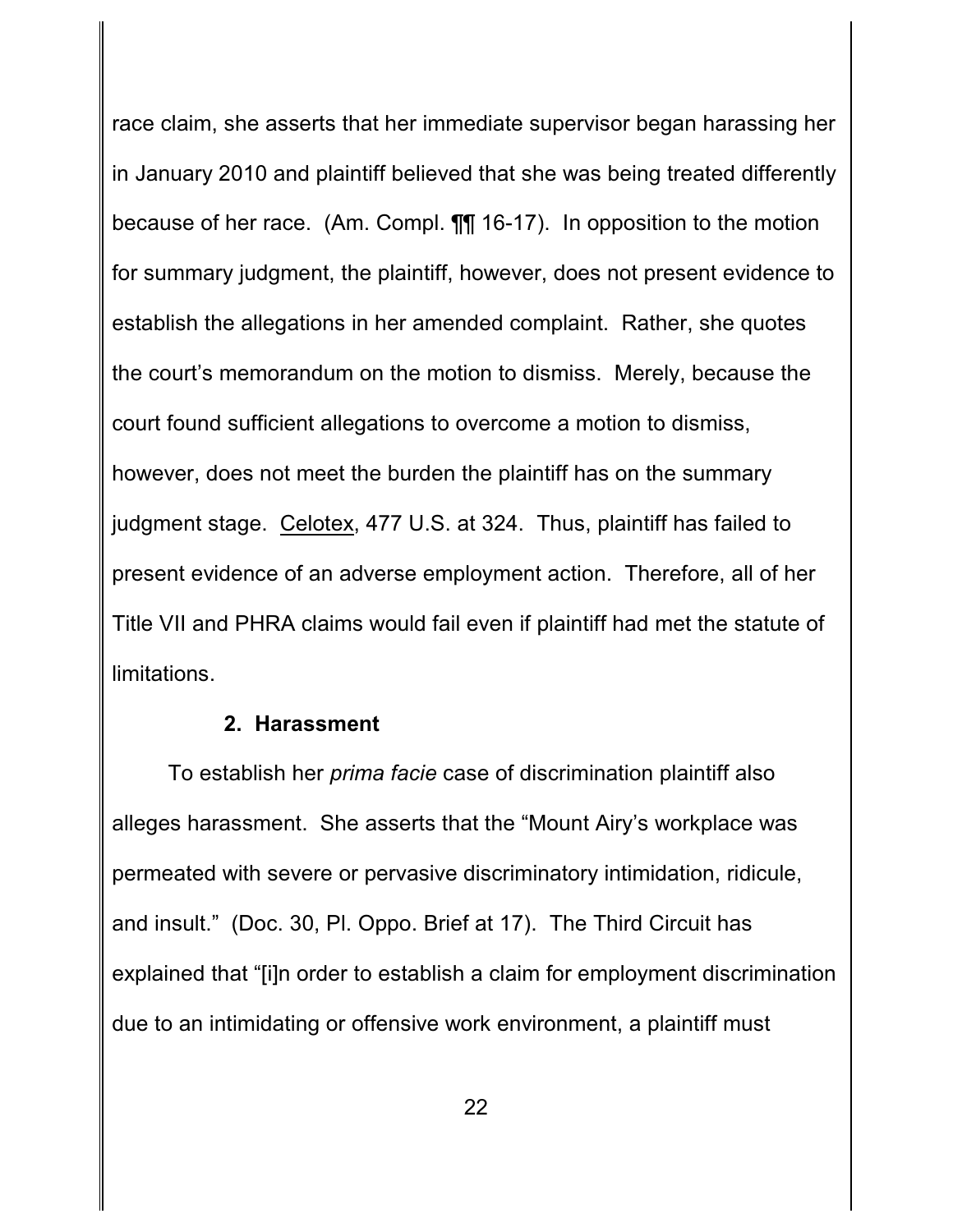establish, by the totality of the circumstances, the existence of a hostile or abusive *environment* which is severe enough to affect the psychological stability of a minority employee." Amam v. Cort Furniture Rental Corp., 85 F.3d 1074, 1081 (3d Cir. 1996) (emphasis in original, quotations marks and internal citation omitted).

The specific factors that a plaintiff must demonstrate are:

(1) that he or she suffered intentional discrimination because of race;

(2) the discrimination was pervasive and regular; (3) the discrimination detrimentally affected the plaintiff;

(4) the discrimination would detrimentally affect a reasonable person of the same race in that position; and

(5) the existence of respondeat superior liability.

# Id.

The evidence of this severe or pervasive discriminatory intimidation,

ridicule, and insult are the two comments noted above, that were not aimed

at her, and a comment made that indicated she had "nappy" hair. (Id.)

Based upon the totality of the circumstances, we find that the evidence

plaintiff presents is insufficient to meet her burden. The uttering of three

comments over the course of several years does not rise to the level of

being "severe or pervasive" discriminatory intimidation. Thus, even if the

harassment claims were not time barred, they would be dismissed on the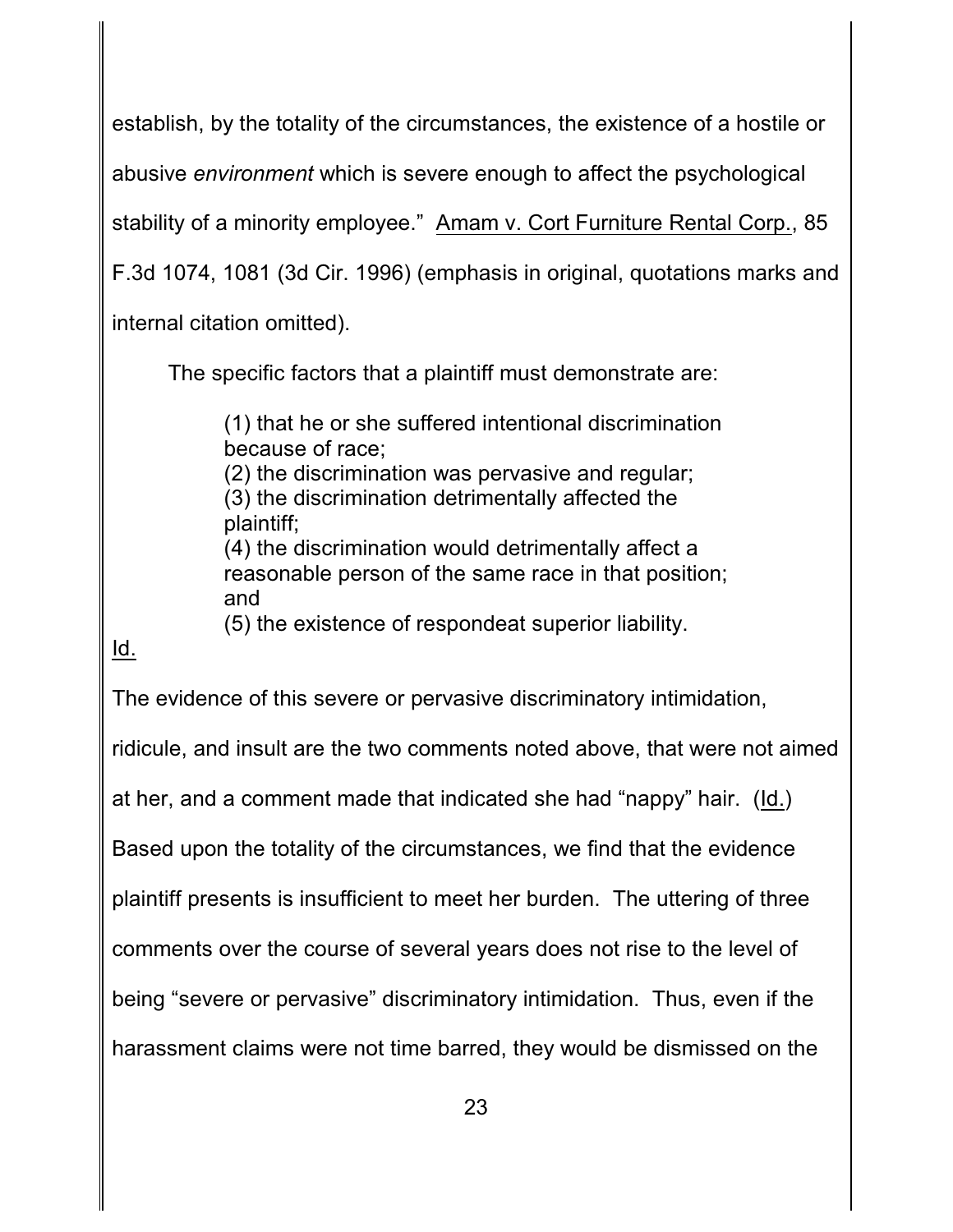merits.<sup>12</sup>

# **B. Retaliation claims under Title VII, PHRA and** § **1981**

Defendant next challenges the merits of plaintiff's retaliation claims. A plaintiff who asserts illegal retaliation under Title VII must first establish that "(1) he was engaged in protected activity; (2) he was [subject to an adverse job action] subsequent to or contemporaneously with such activity; and (3) there is a causal link between the protected activity and the [subsequent adverse job action]." Woodson v. Scott Paper Co., 109 F.3d 913, 920 (3d Cir.1997).

In the page and a half of plaintiff's brief that she dedicates to the retaliation claim (Doc. 30, at 20-22), she argues adverse action in the form of harassment at work. As noted above, plaintiff has failed to hasn't sufficiently establish a harassing work environment. Moreover, as noted above, plaintiff filed her first charge of discrimination in September 2010. The harassment that she complains of began well before September 2010. It began when she returned from work after her first surgery in May 2009. She does not allege that alleged harassment commenced or worsened

 $12$ Plaintiff has not provided any evidence to support the contention that any poor treatment she received from her co-workers was due to racial animus.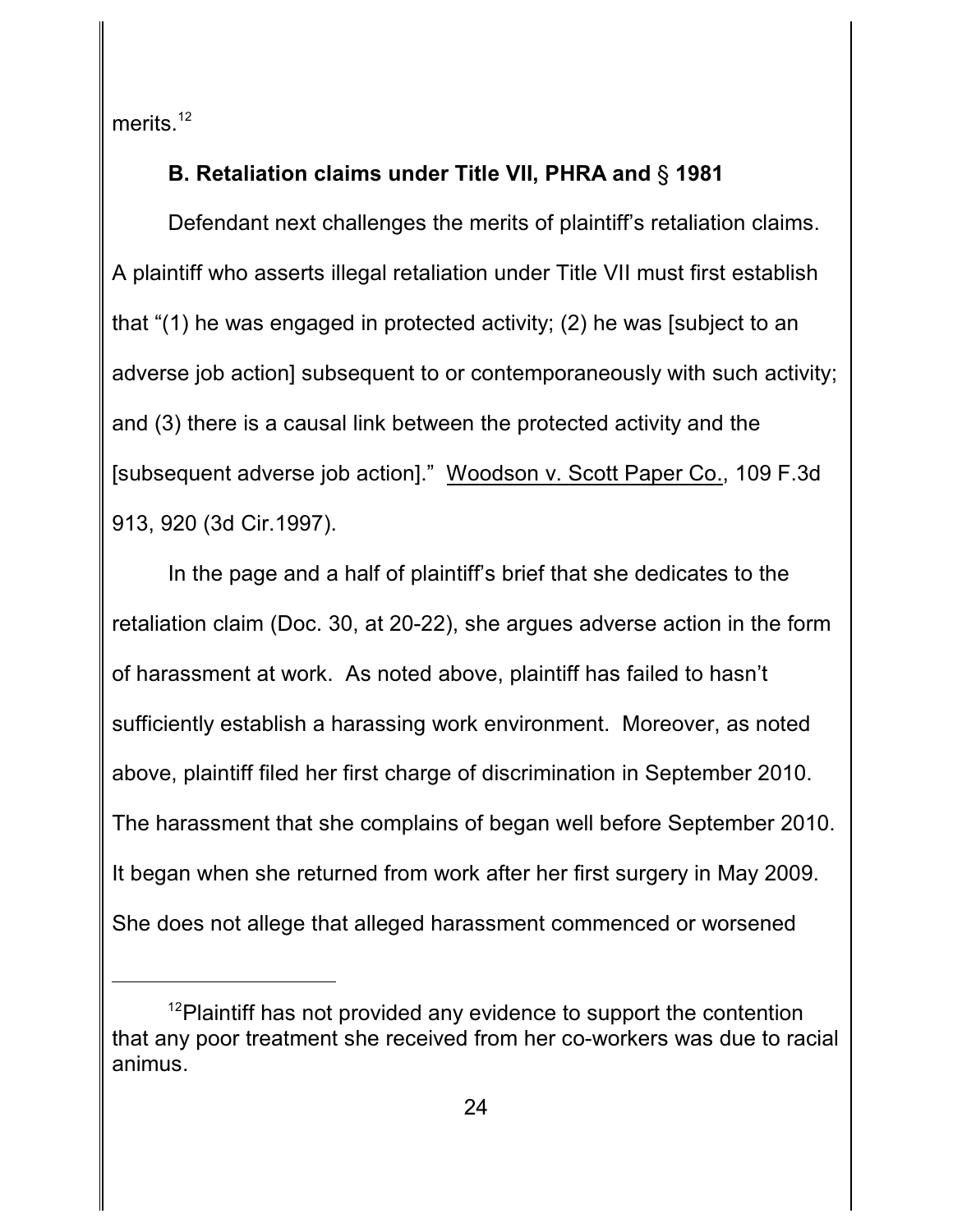after she filed her charge of discrimination. It is merely a continuation of the "harassment" that she previously alleged. Plaintiff complains of what she deemed to be continuous poor treatment. The harassment, therefore, cannot be evidence of retaliation.

Plaintiff also complains about the defendant delaying her return to work in February 2011. She claims that she was released back to work, but the company did not let her return until April 2011 in retaliation for her civil rights complaints. Plaintiff offers no evidence that the delay was caused by her filing charges of discrimination except the inference caused by the temporal proximity of her initial charge of discrimination in September 2010 and then her attempt to return to work approximately five months later in February 2011.

Here, defendant contends that it presents evidence to support the fact that it failed to bring plaintiff back to work, not for any discriminatory or retaliatory reason, but because of a pending worker's compensation claim. Plaintiff has not properly controverted this evidence, therefore, the court should consider the facts surrounding her return to work as undisputed.<sup>13</sup>

 $13$ The Local Rules of Court provides that a party who moves for summary judgment must file a statement of material facts to which there is no genuine issue to be tried. L.R. 56.1. The party opposing the motion must then file a response to the numbered paragraphs of the moving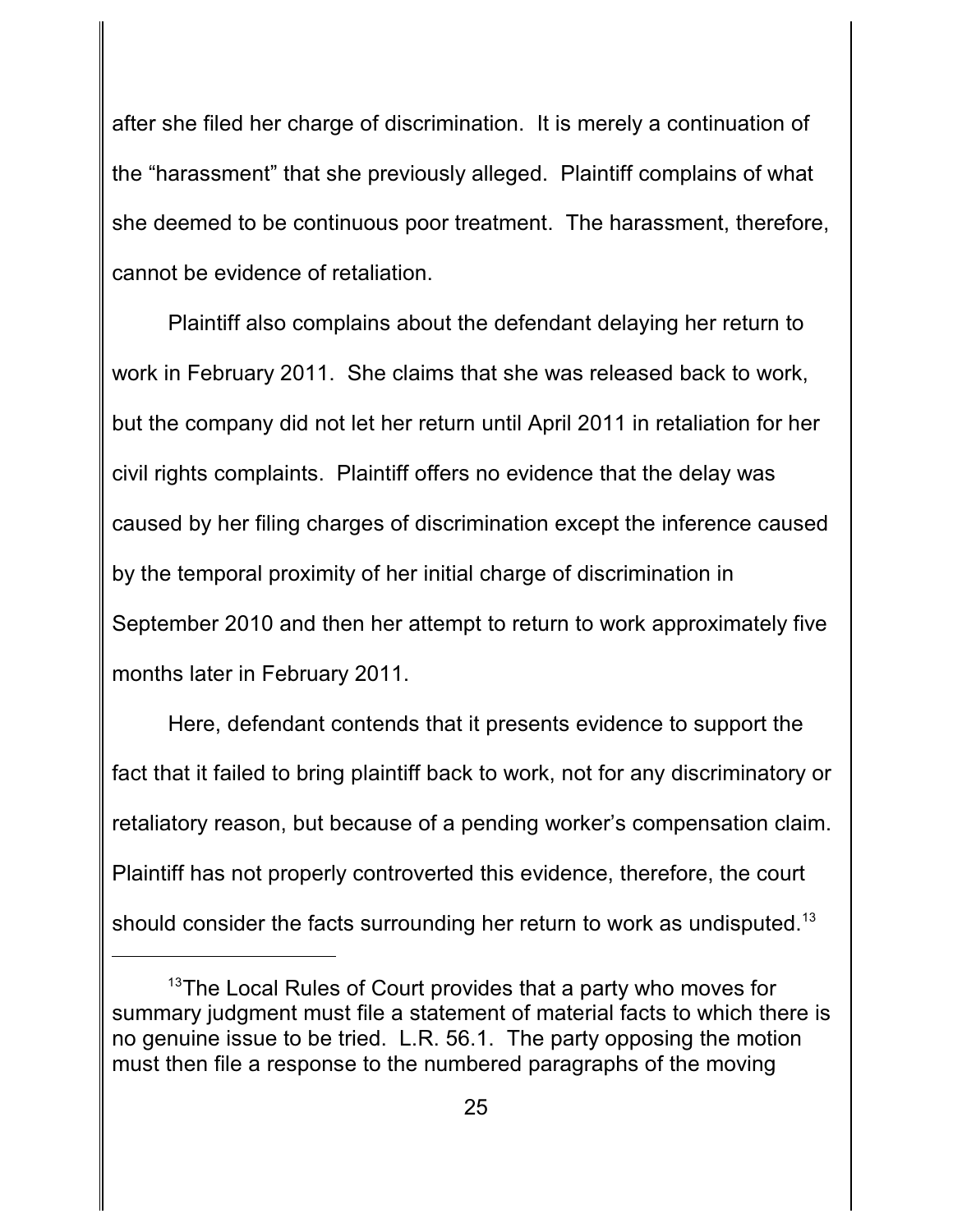After a careful review, we agree.

Defendant notes that when she initially attempted to return to work in February 2011, she was still not released to work by her treating physician, although a doctor who performed an independent medical review had indicated that she was released to work. (Doc. 27, Def. SOF ¶¶ 119-122).

Before applying to come back to work, plaintiff had filed a worker's compensation claim. During the time between February and when she returned to work in April 2011, plaintiff's attorney and Mount Airy's workers' compensation insurance carrier's attorney were engaged in settlement negotiations of the claim. (Id. ¶¶ 123-124). These negotiations caused the delay in plaintiff's return to work. (Id. at 125).

party's statement of material facts. Id. Both the statement of material facts and the response thereto must include reference to the parts of the record that support the statements. Id. The moving party's material facts are deemed admitted if they are not properly controverted by the opposing party. Id. Thus, we can consider as undisputed any fact that defendant presents evidence to support, unless the plaintiff presents evidence to counter the defendant's evidence.

Similarly, the Federal Rules of Civil Procedure provide that: "If a party fails to properly support an assertion of fact or fails to properly address another party's assertion of fact . . . , the court may: (1) give an opportunity to properly support or address the fact; (2) consider the fact undisputed for purposes of the motion; (3) grant summary judgment if the motion and supporting materials - -including the facts considered undisputed - - show that the movant is entitled to it; or (4) issue any other appropriate order." FED. R. CIV. P. (e).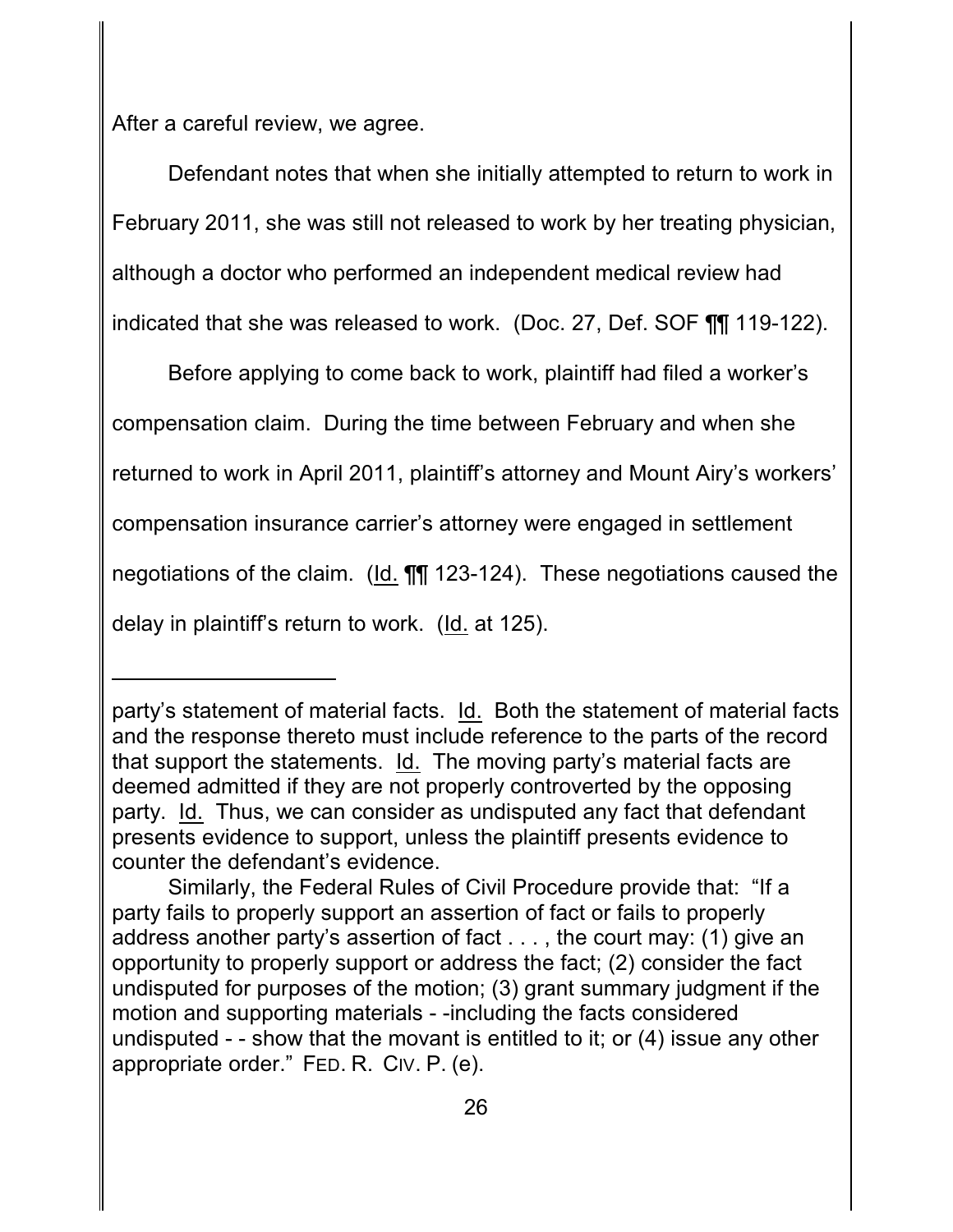Plaintiff denies that the reason she was not brought back to work more quickly was due to the ongoing worker's compensation proceedings. The evidence she uses to support this denial is her deposition testimony that states "I just wanted to return to work." (Doc. 32, Pl.'s Ans. to Def.'s SOF, ¶ 125). Clearly, this "evidence" is insufficient to counter Defendant's Statement of Fact and plaintiff offers no evidence to establish that the delay was caused for some discriminatory reason.

On March 18, 2011, defendant offered plaintiff a "transitional worker" position. (Doc. 27-21, Dep. Kneisc at ¶ 14). "Transitional work" is work provided during the period of time after an employee returns to the workplace after suffering a workplace injury - but returns with work restrictions. The worker remains in the transitional position until she can perform the essential functions and responsibilities of her regular position. (Id. ¶ 16). Plaintiff returned to work in a transitional position in housekeeping where she performed various tasks including polishing silverware. (Id. ¶ 15). Defendant did not return her to her former position as beverage shift manager because her restrictions prevented her from performing the essential functions of that job. (Id. ¶ 25).

In April 2011, plaintiff's doctor revised her medical restrictions, which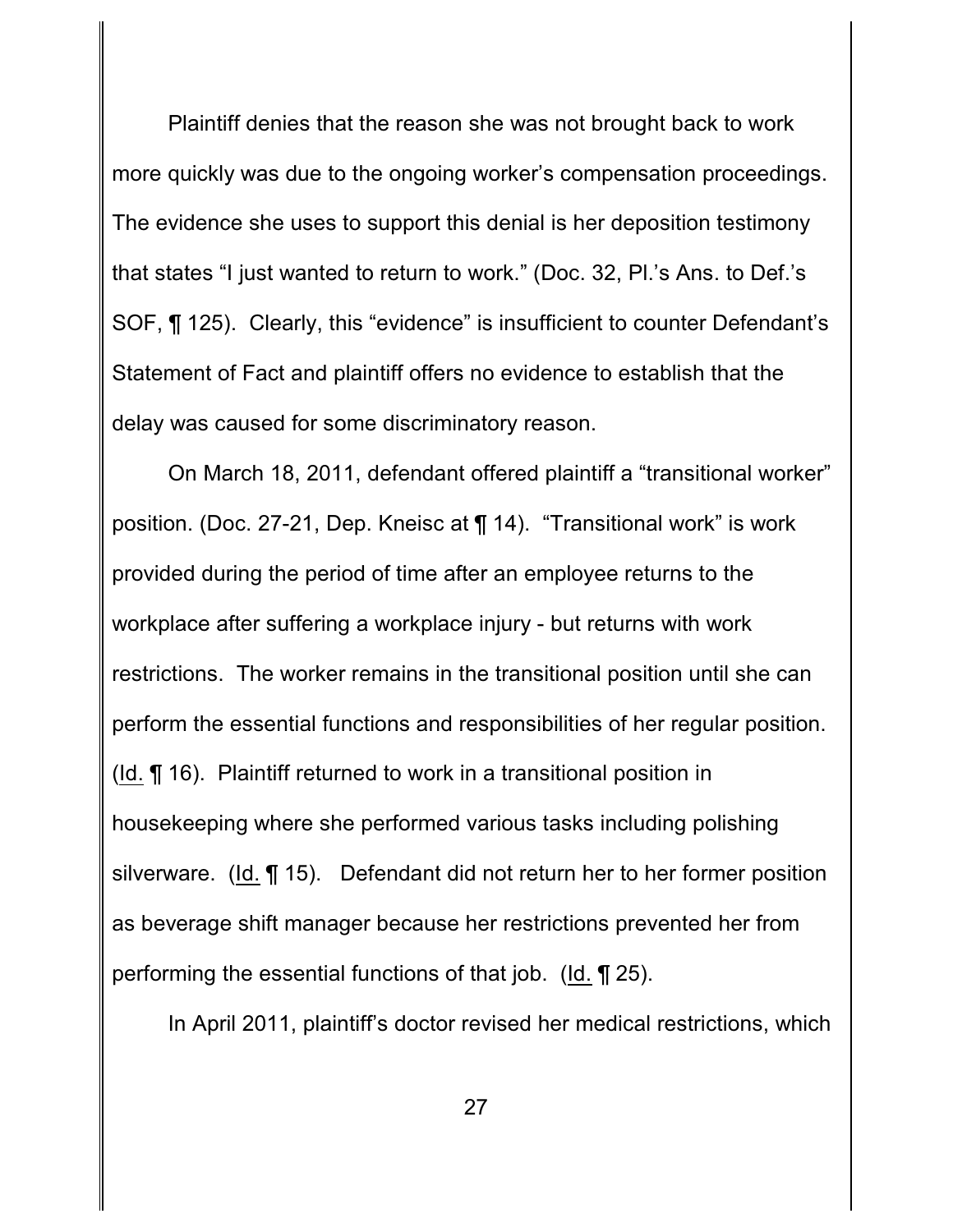caused defendant to move her from the housekeeping position to the finance department. (Id. ¶¶ 20-21). When the work in the finance department was completed, plaintiff was returned to another transitional employment position. (Id. ¶ 22). She stayed in that transitional position until her doctor pulled her from work again in June 2011. (Id. ¶ 23). Plaintiff then remained out of work until July 29, 2011, when she resigned as part of her Worker's Compensation settlement. (Id. ¶ 24).

In response to defendant's evidence regarding transitional employment and whether it complied with plaintiff's restrictions, plaintiff refers to her "IN-17" form again, which were the allegations she made against defendant before the PHRC. She indicates that these allegations establish that her supervisor refused to look at her work restrictions, these restrictions were arbitrarily dismissed and job assignments were piled on plaintiff in a concerted effort to have her fail at her job. (Doc. 32, Pl. Ans. to Def.'s SOF at ¶¶ 126-27). This response from plaintiff is inadequate and irrelevant. First, she merely relies on allegations she has made, not evidence. Second, she refers to when she returned to work after her first surgery. The issue that defendant is addressing, however, is her return to work after the second surgery. Because of the plaintiff's inadequate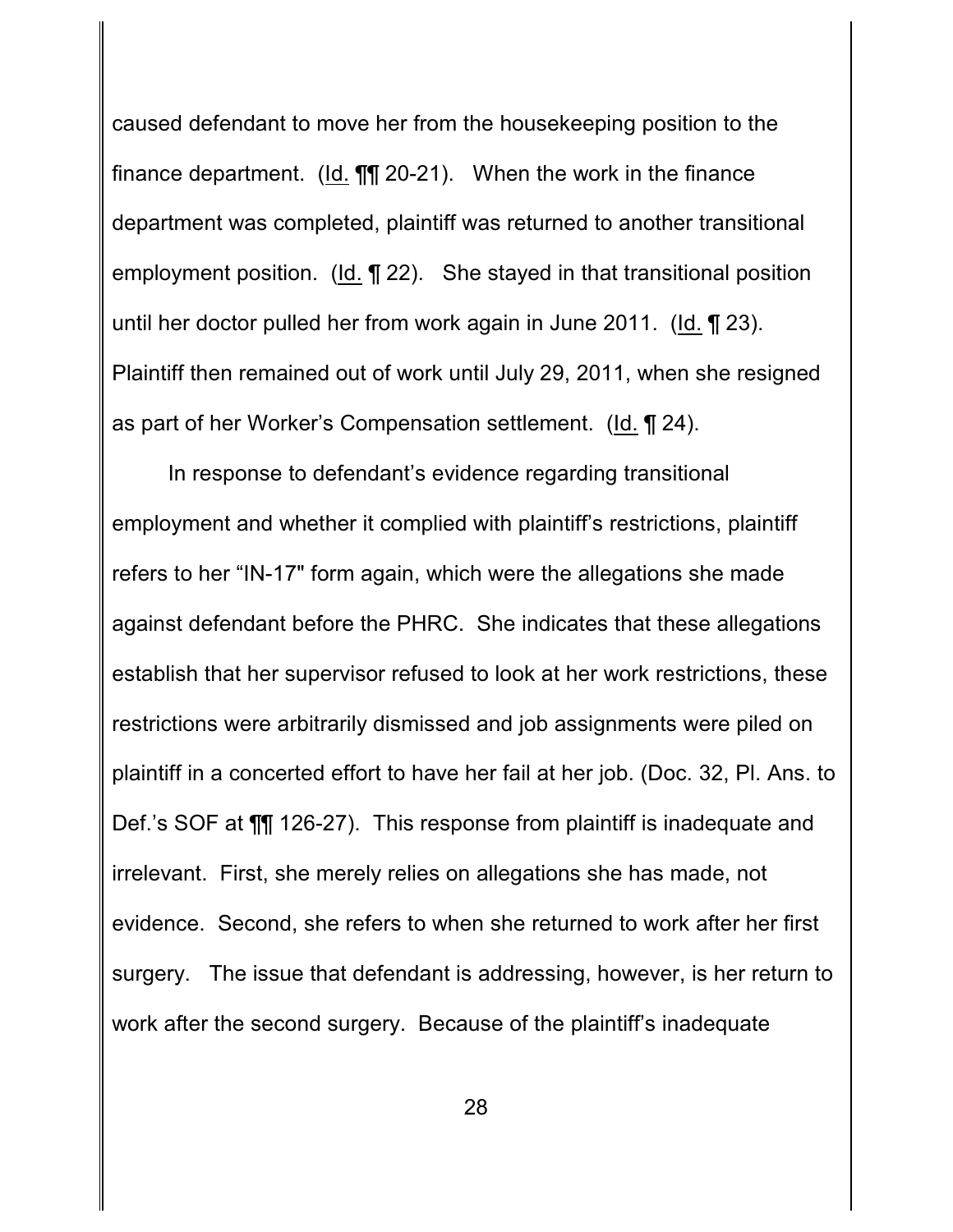response, or more accurately the non-response, we will consider the facts that defendant has presented on this issue true and uncontested. Thus, judgment in the defendant's favor is appropriate on this issue.

# **C. Disability discrimination and failure to accommodate under ADA and PHRA**

The next cause of action is plaintiff's claim for disability discrimination and failure to accommodate under the ADA and the PHRA. Defendant argues that plaintiff cannot establish a *prima facie* case of disability discrimination.

The law provides a *prima facie* case of disability discrimination, includes the following, plaintiff: "(1) has a 'disability,' (2) is a 'qualified individual,' and (3) has suffered an adverse employment action because of that disability." Turner v. Hershey Chocolate U.S., 440 F.3d 604, 611 (3d Cir. 2006). Under the ADA, a "disability" is "a physical or mental impairment that substantially limits one or more major life activities . . . a record of such an impairment; or . . . being regarded as having such an impairment[.] " 42 U.S.C. § 12102 (1)(a). "[M]ajor life activities include, but are not limited to, caring for oneself, performing manual tasks, seeing, hearing, eating, sleeping, walking, standing, lifting, bending, speaking,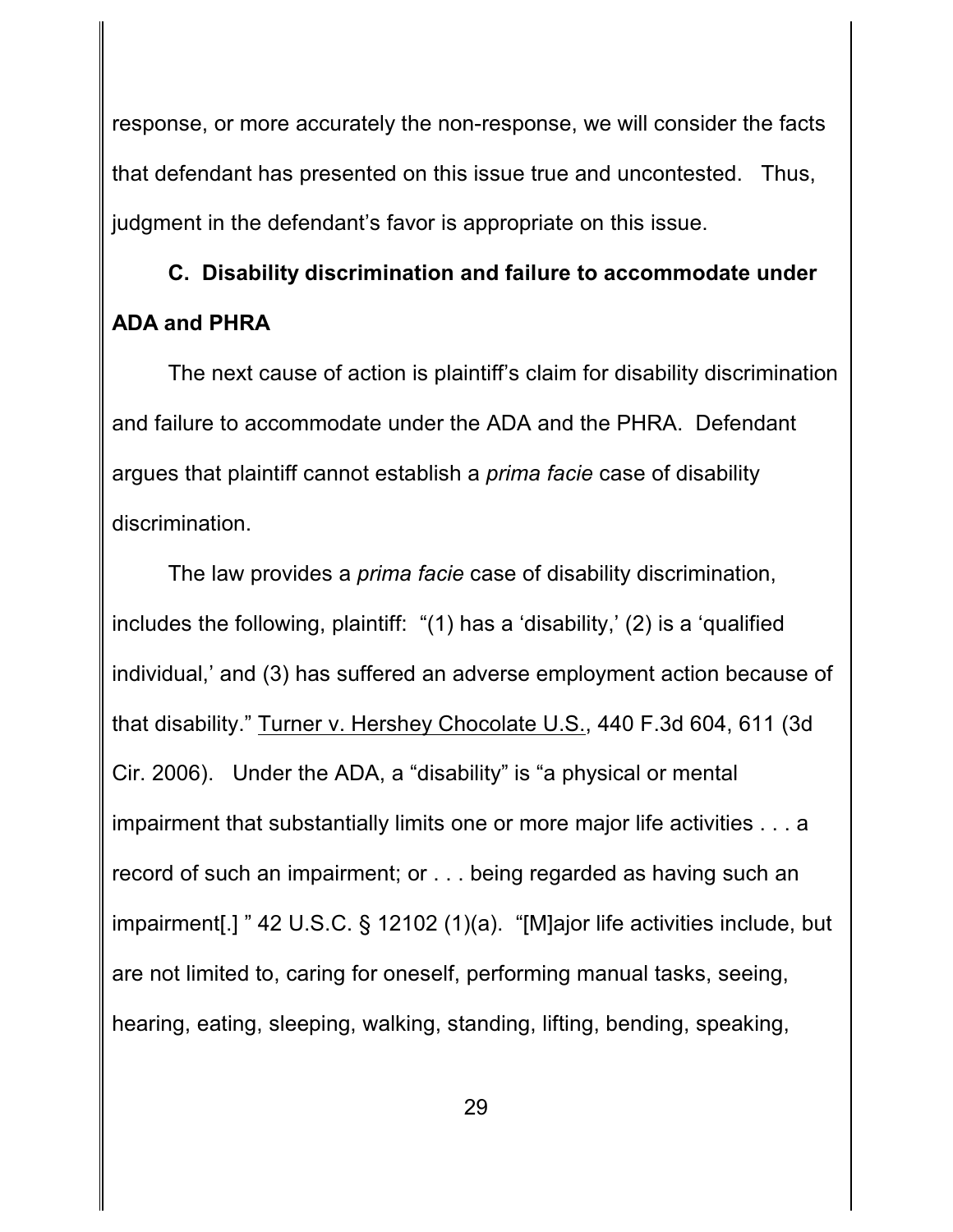breathing, learning, reading, concentrating, thinking, communicating, and working." 42 U.S.C. § 12102 (2)(A).<sup>14</sup>

The ADA's definition of "disability" includes "being regarded as having [an impairment that substantially limits one or more major life activities[.]" 42 U.S.C. § 12102(1)(C). "An individual meets the requirement of 'being regarded as having such an impairment' if the individual establishes that he or she has been subject to an action prohibited under [the ADA] because of an actual or perceived physical or mental impairment whether or not the impairment limits or is perceived to limit a major life activity." 42 U.S.C. § 12102(3)(A).

Defendant argues as follows: 1) plaintiff did not suffer from a disability as defined under the ADA; 2) she was not a "qualified individual" when she was placed in "out of work" status by her doctor; and 3) she did not suffer from an adverse employment action.

Although it is not a model of clarity, plaintiff's brief appears to attempt to save the ADA claim several ways. First, plaintiff claims that she suffered

 $14$ Our review of plaintiff's ADA claim also applies her PHRA disability claim. See Rinehimer v. Cemcolift, Inc., 292 F.3d 375, 382 (3d Cir. 2002) ("The PHRA is basically the same as the ADA in relevant respects and Pennsylvania courts generally interpret the PHRA in accord with its federal counterparts." (internal quotation marks and editing marks omitted)).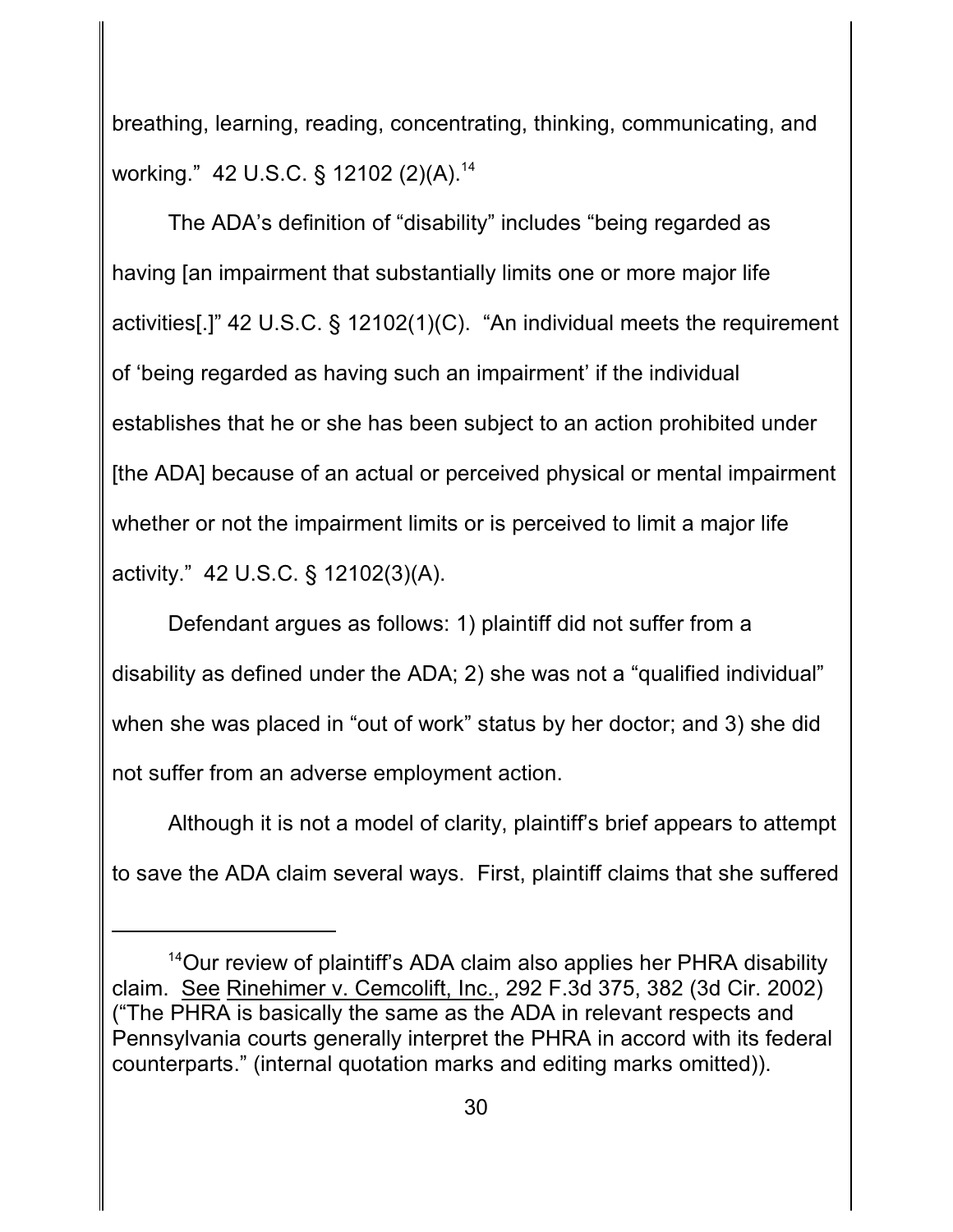from a hostile work environment because of a "perceived" disability. Second, she asserts that defendant failed to accommodate her disability/perceived disability. Third, with regard to her claim that she actually suffered from a disability, plaintiff asserts that defendant failed to engage in the "interactive process" to determine if she could perform the essential functions of her job with a reasonable accommodation.

Plaintiff's evidence and arguments do not defeat the defendant's motion for summary judgment. The "evidence" plaintiff presents to establish that others perceived her as disabled pertains to her co-workers' displeasure with her taking time off after her first surgery. Additionally, she indicates that Farina gave her a "crappy attitude" following her return from her second surgery. This evidence does not at all reveal that anyone perceived plaintiff as disabled as defined by the ADA.

Further, plaintiff argues that her employer's perception that she was disabled is revealed by her change of job duties after she was injured in December of 2008. Plaintiff's argument is not cogent. She does not explain at all how defendant treated her as disabled after her return after the December injury. In actuality, she argues that defendant increased her duties - - which would indicate that the defendant did not regard her as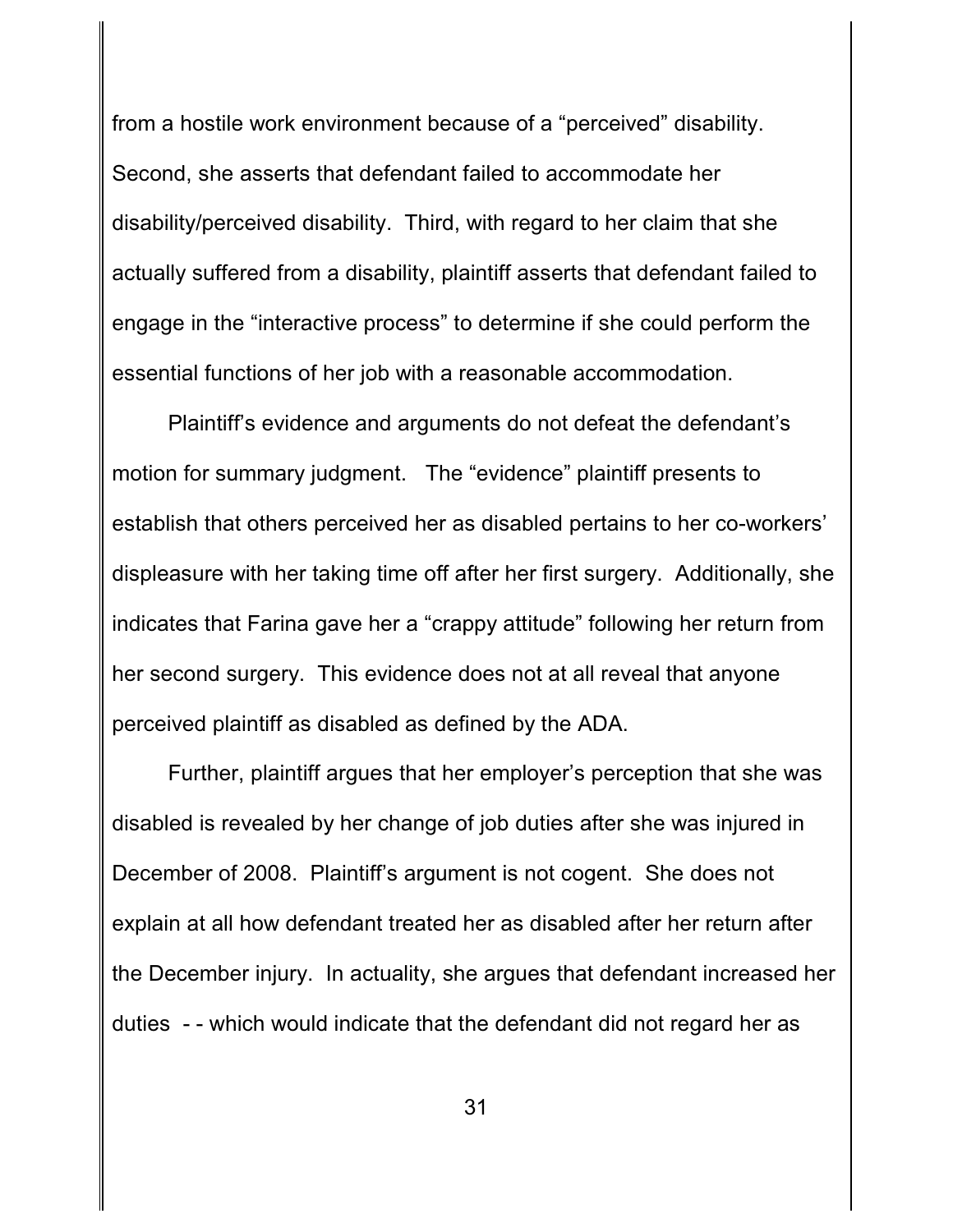disabled.

Plaintiff also argues that defendant did not engage in the "interactive process" to determine the accommodations she needed to work with her disability. We find this argument unconvincing. The phrase "interactive process" describes the duty of the employer to determine with a disabled employee if a reasonable accommodation exists that would qualify the employee to perform the essential functions of her job. Taylor v. Phoenixville Sch. Dist., 184 F.3d 296, 317 (3d Cir. 1999).

Plaintiff has not established that she was disabled or perceived as disabled. Thus, no duty arose on defendant's part to engage in an interactive process. Moreover, the record reveals, that after plaintiff's initial injury she provided the defendant with the restrictions that her doctor set for her. The defendant then provided accommodations, such as breaks to ice her knee (although she complained that the breaks were not lengthy enough), a modified duty of four-hour days, and a parking spot that was nearer the building. (Def. SOF ¶ ¶ 62-70).

After she returned to work from the second surgery plaintiff was placed in a "transitional" work in housekeeping, a light duty program for workers' compensation injuries. (Def. SOF ¶ 132). "Transitional work" is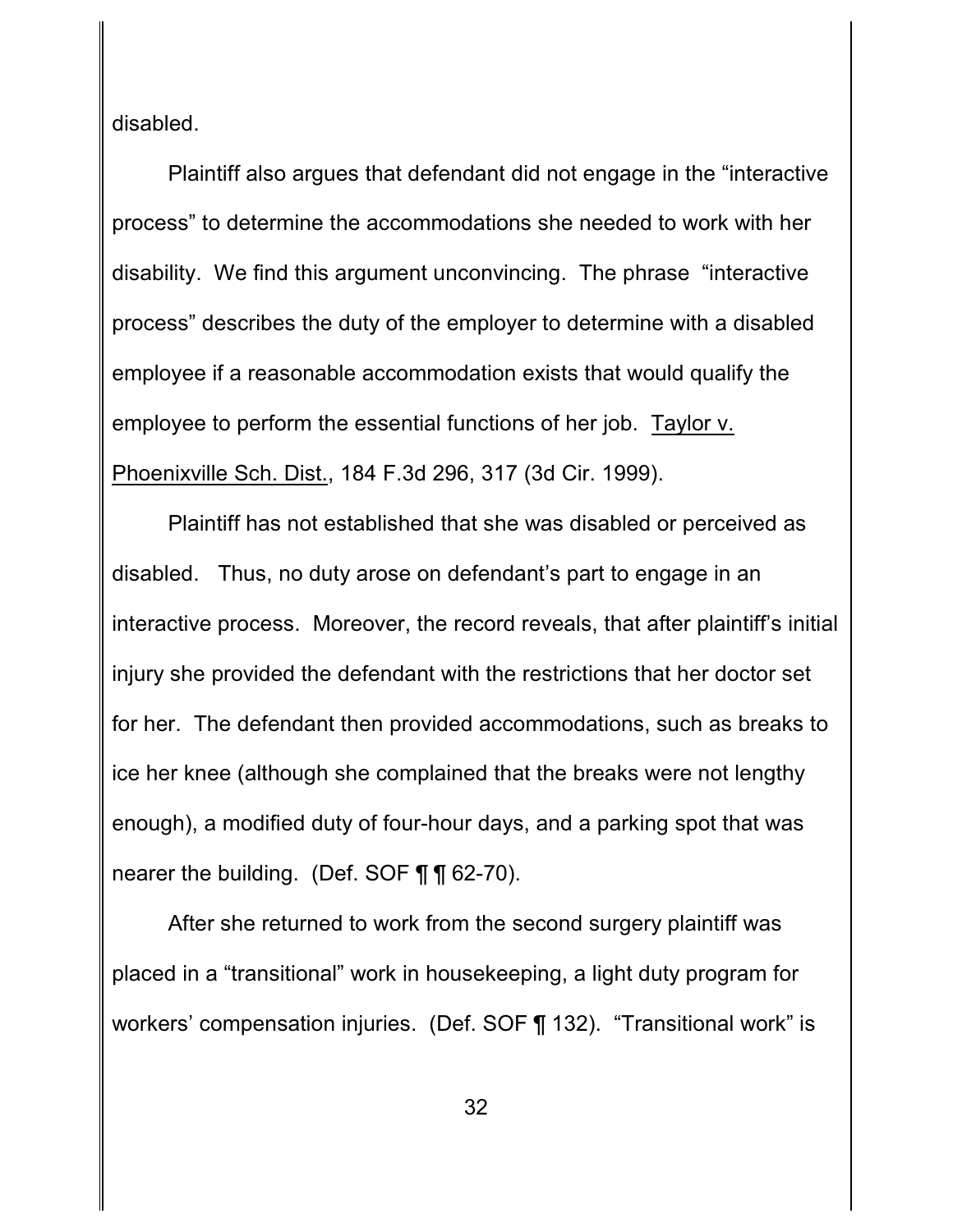used by defendant during the time when an employee returns to work after suffering a workplace injury with restrictions until her health progresses to the point where she can perform the essential functions and responsibilities of her regularly assigned position. (Id. ¶ 133). Plaintiff was subsequently moved to a position in the finance department and then back to the transitional position in housekeeping. (Id. ¶¶ 136-37). Approximately three months after returning to work, plaintiff's physician pulled her out of work again. (Id. ¶ 138). She remained out of worked until she resigned as part of her worker's compensation settlement.

For the above reasons, we find that plaintiff has not established a prima facie case of disability discrimination. She has not established that she was disabled or perceived as disabled or that the defendant took an adverse employment action against her based on a disability or perceived disability. In fact, the record reveals that defendant attempted to work with the plaintiff and her physical restrictions after her surgeries. They modified her duties as a beverage shift manager and eventually assigned her transitional light duty work. Plaintiff has presented no evidence to support her claim and judgment will be granted to the defendant on these issues.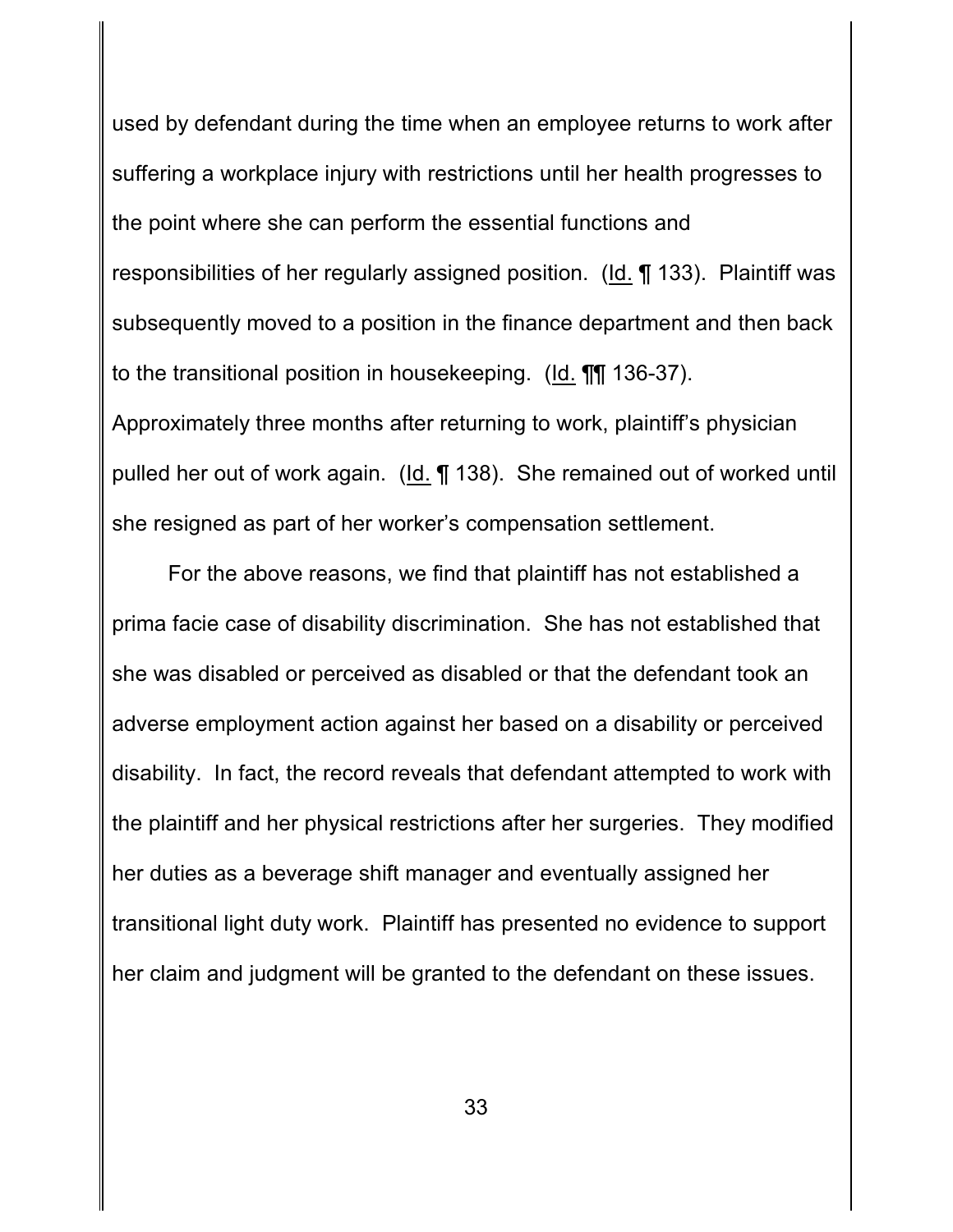### **III. Section 1981 Claims**

The third count of plaintiff's amended complaint is a cause of action for unlawful discrimination by defendant in the making and enforcement of contracts under 42 U.S.C. § 1981. (Doc. 8, Am. Comp. ¶¶ 64-75). "Section 1981 prohibits 'racial' discrimination in the making of private and public contracts." Pamintuan v. Nanticoke Mem'l Hosp., 192 F.3d 378, 385 (3d Cir. 1999).<sup>15</sup> Courts analyze Section 1981 claims under the analysis announced in McDonnell Douglas Corp. v. Green, 411 U.S. 792, 802 (1973). Id. In other words, a section 1981 claim for employment discrimination is reviewed with the same burden shifting framework as a Title VII or ADA claim as discussed above. Steward v. Rutgers, The State Univ., 120 F.3d 426, 431-32 (3d Cir. 1997). For the same reasons as the plaintiff's Title VII, PHRA and ADA claims fail, therefore, plaintiff's section 1981 claim fails. Accordingly, summary judgment will be granted to the defendant on Count III of plaintiff's complaint based on section 1981.

 $15$  "All persons within the jurisdiction of the United States shall have the same right in every State and Territory to make and enforce contracts." 42 U.S.C. § 1981.